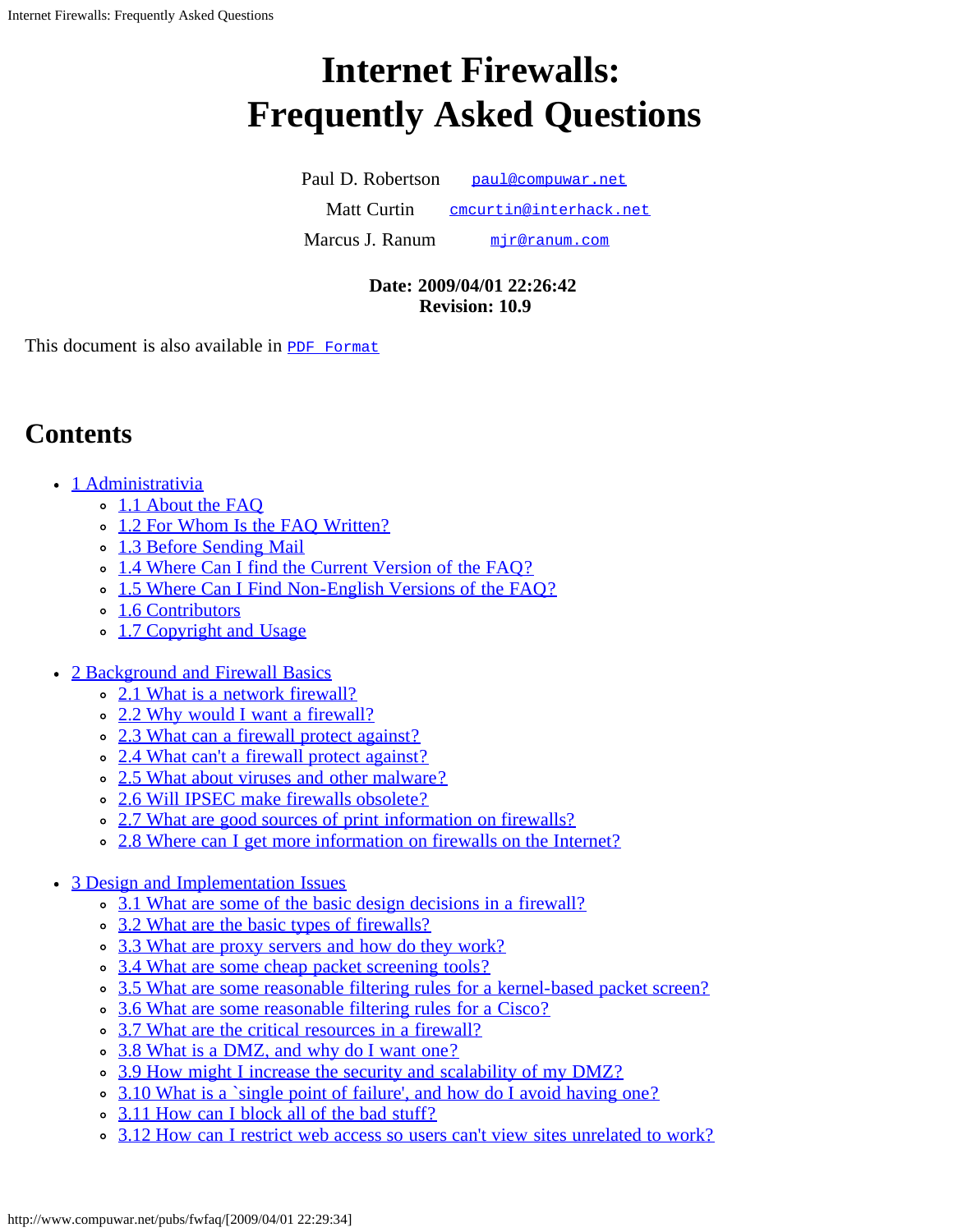- [4 Various Attacks](http://www.compuwar.net/pubs/fwfaq/firewalls-faq.html#SECTION00050000000000000000)
	- <sup>o</sup> [4.1 What is source routed traffic and why is it a threat?](http://www.compuwar.net/pubs/fwfaq/firewalls-faq.html#SECTION00051000000000000000)
	- <sup>o</sup> [4.2 What are ICMP redirects and redirect bombs?](http://www.compuwar.net/pubs/fwfaq/firewalls-faq.html#SECTION00052000000000000000)
	- [4.3 What about denial of service?](http://www.compuwar.net/pubs/fwfaq/firewalls-faq.html#SECTION00053000000000000000)
	- <sup>o</sup> [4.4 What are some common attacks, and how can I protect my system against them?](http://www.compuwar.net/pubs/fwfaq/firewalls-faq.html#SECTION00054000000000000000)

### [5 How Do I...](http://www.compuwar.net/pubs/fwfaq/firewalls-faq.html#SECTION00060000000000000000)

- [5.1 Do I really want to allow everything that my users ask for?](http://www.compuwar.net/pubs/fwfaq/firewalls-faq.html#SECTION00061000000000000000)
- <sup>o</sup> [5.2 How do I make Web/HTTP work through my firewall?](http://www.compuwar.net/pubs/fwfaq/firewalls-faq.html#SECTION00062000000000000000)
- <sup>o</sup> [5.3 How do I make SSL work through the firewall?](http://www.compuwar.net/pubs/fwfaq/firewalls-faq.html#SECTION00063000000000000000)
- <sup>o</sup> [5.4 How do I make DNS work with a firewall?](http://www.compuwar.net/pubs/fwfaq/firewalls-faq.html#SECTION00064000000000000000)
- <sup>o</sup> [5.5 How do I make FTP work through my firewall?](http://www.compuwar.net/pubs/fwfaq/firewalls-faq.html#SECTION00065000000000000000)
- <sup>o</sup> [5.6 How do I make Telnet work through my firewall?](http://www.compuwar.net/pubs/fwfaq/firewalls-faq.html#SECTION00066000000000000000)
- <sup>o</sup> [5.7 How do I make Finger and whois work through my firewall?](http://www.compuwar.net/pubs/fwfaq/firewalls-faq.html#SECTION00067000000000000000)
- <sup>o</sup> [5.8 How do I make gopher, archie, and other services work through my firewall?](http://www.compuwar.net/pubs/fwfaq/firewalls-faq.html#SECTION00068000000000000000)
- [5.9 What are the issues about X11 through a firewall?](http://www.compuwar.net/pubs/fwfaq/firewalls-faq.html#SECTION00069000000000000000)
- [5.10 How do I make RealAudio work through my firewall?](http://www.compuwar.net/pubs/fwfaq/firewalls-faq.html#SECTION000610000000000000000)
- <sup>o</sup> [5.11 How do I make my web server act as a front-end for a database that lives on my private network?](http://www.compuwar.net/pubs/fwfaq/firewalls-faq.html#SECTION000611000000000000000)
- <sup>o</sup> [5.12 But my database has an integrated web server, and I want to use that. Can't I just poke a hole in the](http://www.compuwar.net/pubs/fwfaq/firewalls-faq.html#SECTION000612000000000000000) [firewall and tunnel that port?](http://www.compuwar.net/pubs/fwfaq/firewalls-faq.html#SECTION000612000000000000000)
- [5.13 How Do I Make IP Multicast Work With My Firewall?](http://www.compuwar.net/pubs/fwfaq/firewalls-faq.html#SECTION000613000000000000000)

### [6 TCP and UDP Ports](http://www.compuwar.net/pubs/fwfaq/firewalls-faq.html#SECTION00070000000000000000)

- [6.1 What is a port?](http://www.compuwar.net/pubs/fwfaq/firewalls-faq.html#SECTION00071000000000000000)
- [6.2 How do I know which application uses what port?](http://www.compuwar.net/pubs/fwfaq/firewalls-faq.html#SECTION00072000000000000000)
- <sup>o</sup> [6.3 What are LISTENING ports?](http://www.compuwar.net/pubs/fwfaq/firewalls-faq.html#SECTION00073000000000000000)
- [6.4 How do I determine what service the port is for?](http://www.compuwar.net/pubs/fwfaq/firewalls-faq.html#SECTION00074000000000000000)
- [6.5 What ports are safe to pass through a firewall?](http://www.compuwar.net/pubs/fwfaq/firewalls-faq.html#SECTION00075000000000000000)
- [6.6 The behavior of FTP](http://www.compuwar.net/pubs/fwfaq/firewalls-faq.html#SECTION00076000000000000000)
- [6.7 What software uses what FTP mode?](http://www.compuwar.net/pubs/fwfaq/firewalls-faq.html#SECTION00077000000000000000)
- <sup>o</sup> [6.8 Is my firewall trying to connect outside?](http://www.compuwar.net/pubs/fwfaq/firewalls-faq.html#SECTION00078000000000000000)
- [6.9 The anatomy of a TCP connection](http://www.compuwar.net/pubs/fwfaq/firewalls-faq.html#SECTION00079000000000000000)
- [A. Some Commercial Products and Vendors](http://www.compuwar.net/pubs/fwfaq/firewalls-faq.html#SECTION00080000000000000000)
- **[B. Glossary of Firewall-Related Terms](http://www.compuwar.net/pubs/fwfaq/firewalls-faq.html#SECTION00090000000000000000)**
- [Bibliography](http://www.compuwar.net/pubs/fwfaq/firewalls-faq.html#SECTION000100000000000000000)

# **1 Administrativia**

# **1.1 About the FAQ**

This collection of Frequenty Asked Questions (FAQs) and answers has been compiled over a period of years, seeing which questions people ask about firewalls in such fora as Usenet, mailing lists, and Web sites. If you have a question, looking here to see whether it's answered before posting your question is good form. Don't send your questions about firewalls to the FAQ maintainers.

The maintainers welcome input and comments on the contents of this FAQ. Comments related to the FAQ should be addressed to  $p$  aul@compuwar.net. Before you send us mail, please be sure to see sections [1.2](http://www.compuwar.net/pubs/fwfaq/firewalls-faq.html#sec:forwhom) and [1.3](http://www.compuwar.net/pubs/fwfaq/firewalls-faq.html#sec:before_mailing_us) to make sure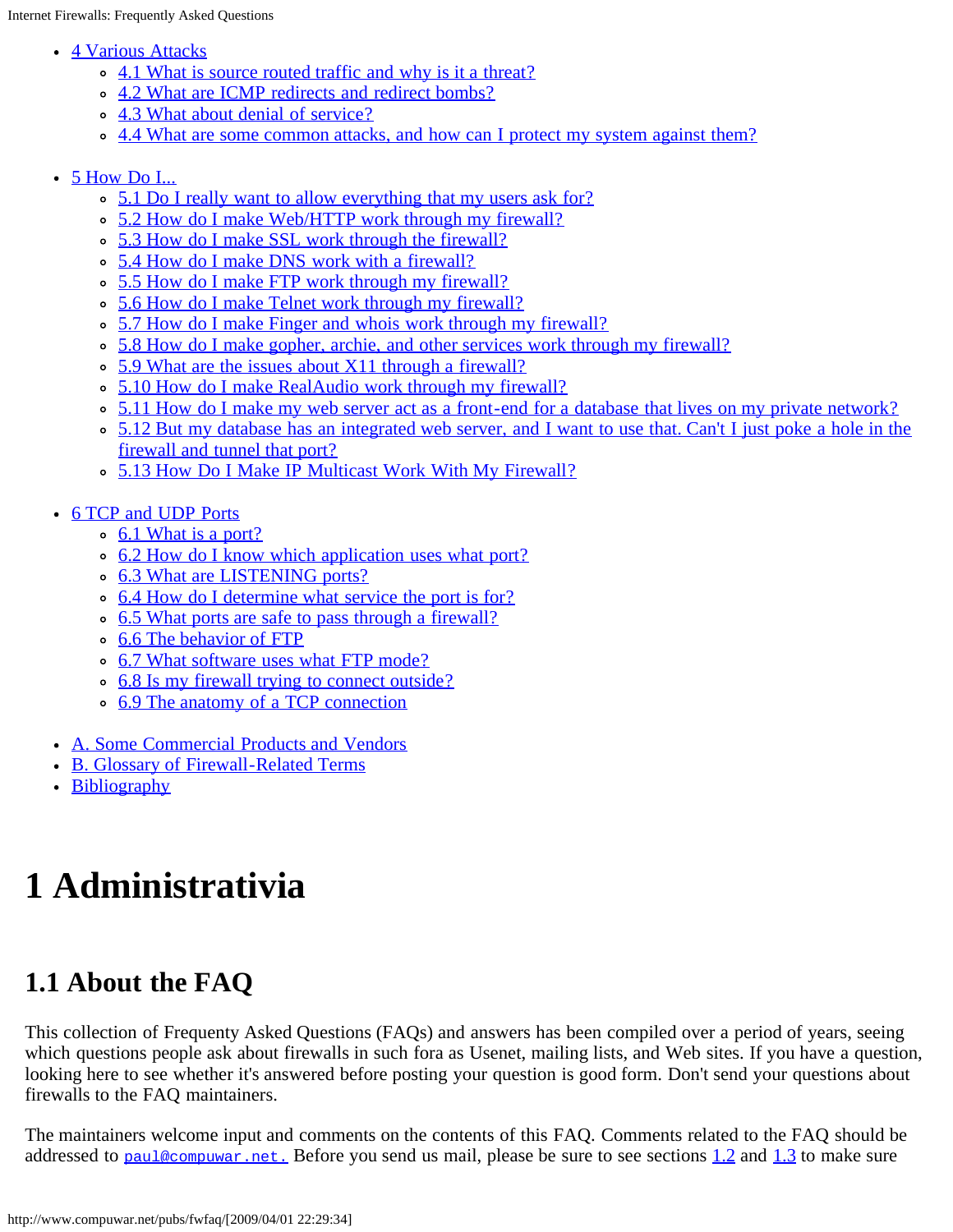this is the right document for you to be reading. Please use a subject line of FW-FAQ in your message.

# **1.2 For Whom Is the FAQ Written?**

Firewalls have come a long way from the days when this FAQ started. They've gone from being highly customized systems administered by their implementors to a mainstream commodity. Firewalls are no longer solely in the hands of those who design and implement security systems; even security-conscious end-users have them at home.

We wrote this FAQ for computer systems developers and administrators. We have tried to be fairly inclusive, making room for the newcomers, but we still assume some basic technical background. If you find that you don't understand this document, but think that you need to know more about firewalls, it might well be that you actually need to get more background in computer networking first. We provide references that have helped us; perhaps they'll also help you.

We focus predominately on "network" firewalls, but ``host" or ``"personal" firewalls will be addressed where appropriate.

## **1.3 Before Sending Mail**

Note that this collection of frequently-asked questions is a result of interacting with many people of different backgrounds in a wide variety of public fora. *The firewalls-faq address is not a help desk.* If you're trying to use an application that says that it's not working because of a firewall and you think that you need to remove your firewall, please do not send us mail asking how.

If you want to know how to ``get rid of your firewall'' because you cannot use some application, do not send us mail asking for help. We cannot help you. Really.

Who can help you? Good question. That will depend on what exactly the problem is, but here are several pointers. If none of these works, please don't ask us for any more. We don't know.

- The provider of the software you're using.
- The provider of the hardware ``appliance'' you're using.
- The provider of the network service you're using. That is, if you're on AOL, ask them. If you're trying to use something on a corporate network, talk to your system administrator.

## **1.4 Where Can I find the Current Version of the FAQ?**

The FAQ can be found on the Web at

- [http://www.compuwar.net/pubs/fwfaq/](#page-0-0).
- <http://www.interhack.net/pubs/fwfaq/>.

Posted versions are archived in all the usual places. Unfortunately, the version posted to Usenet and archived from that version lack the pretty pictures and useful hyperlinks found in the web version.

# **1.5 Where Can I Find Non-English Versions of the FAQ?**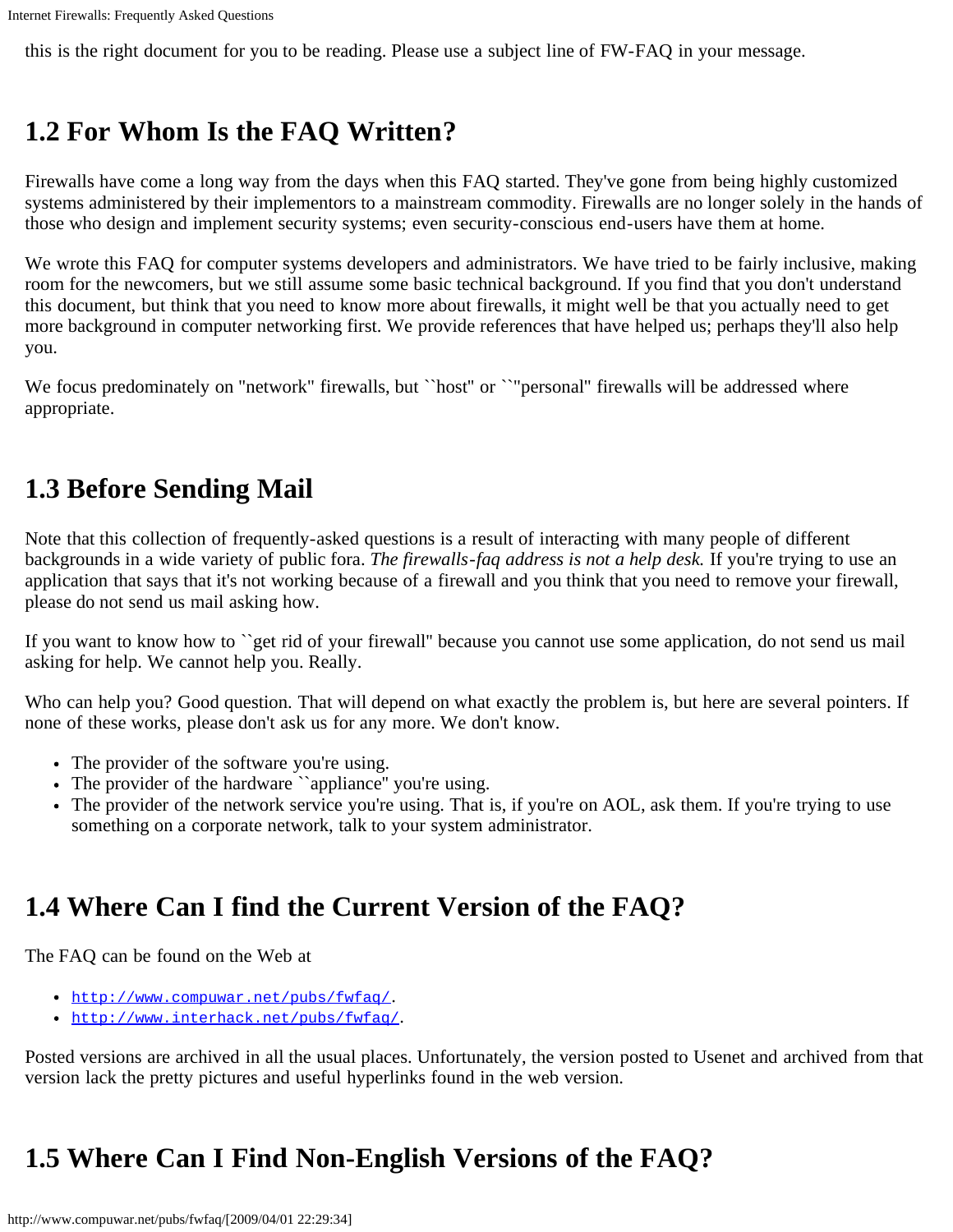Several translations are available. (If you've done a translation and it's not listed here, please write us so we can update the master document.)

#### **Norwegian**

Translation by Jon Haugsand <http://helmersol.nr.no/haandbok/doc/brannmur/brannmur-faq.html>

### **1.6 Contributors**

Many people have written helpful suggestions and thoughtful commentary. We're grateful to all contributors. We'd like to thank afew by name: Keinanen Vesa, Allen Leibowitz, Brent Chapman, Brian Boyle, D. Clyde Williamson, Richard Reiner, Humberto Ortiz Zuazaga, Theodore Hope, and Patrick Darden.

### **1.7 Copyright and Usage**

Copyright ©1995-1996, 1998 Marcus J. Ranum. Copyright ©1998-2002 Matt Curtin. Copyright 2004-2009, Paul D. Robertson. All rights reserved. This document may be used, reprinted, and redistributed *as is* providing this copyright notice and all attributions remain intact. Translations of the complete text from the original English to other languages are also explicitly allowed. Translators may add their names to the ``Contributors'' section.

# **2 Background and Firewall Basics**

Before being able to understand a complete discussion of firewalls, it's important to understand the basic principles that make firewalls work.

### **2.1 What is a network firewall?**

A firewall is a system or group of systems that enforces an access control policy between two or more networks. The actual means by which this is accomplished varies widely, but in principle, the firewall can be thought of as a pair of mechanisms: one which exists to block traffic, and the other which exists to permit traffic. Some firewalls place a greater emphasis on blocking traffic, while others emphasize permitting traffic. Probably the most important thing to recognize about a firewall is that it implements an access control policy. If you don't have a good idea of what kind of access you want to allow or to deny, a firewall really won't help you. It's also important to recognize that the firewall's configuration, because it is a mechanism for enforcing policy, imposes its policy on everything behind it. Administrators for firewalls managing the connectivity for a large number of hosts therefore have a heavy responsibility.

### **2.2 Why would I want a firewall?**

The Internet, like any other society, is plagued with the kind of jerks who enjoy the electronic equivalent of writing on other people's walls with spraypaint, tearing their mailboxes off, or just sitting in the street blowing their car horns.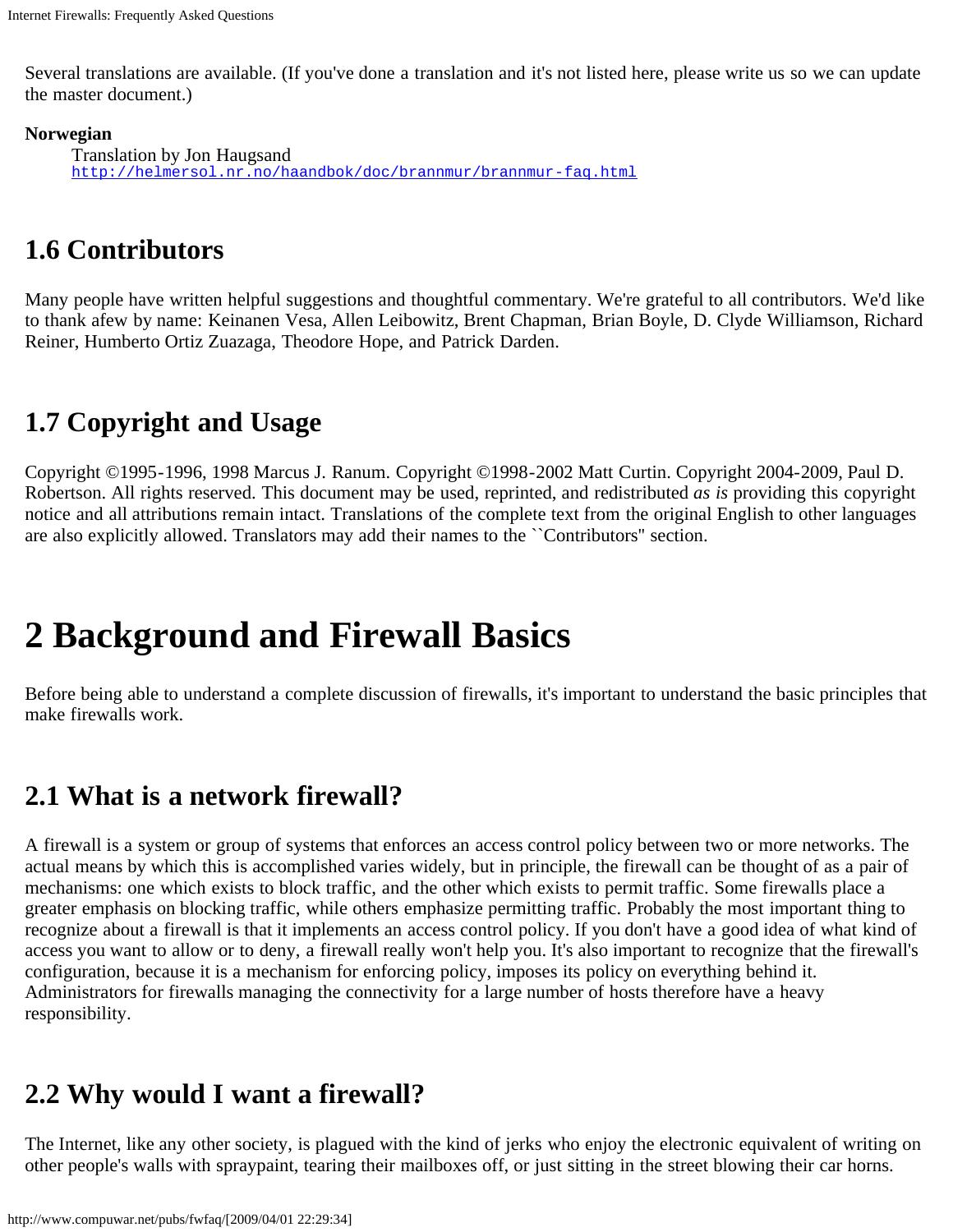Some people try to get real work done over the Internet, and others have sensitive or proprietary data they must protect. Usually, a firewall's purpose is to keep the jerks out of your network while still letting you get your job done.

Many traditional-style corporations and data centers have computing security policies and practices that must be followed. In a case where a company's policies dictate how data must be protected, a firewall is very important, since it is the embodiment of the corporate policy. Frequently, the hardest part of hooking to the Internet, if you're a large company, is not justifying the expense or effort, but convincing management that it's safe to do so. A firewall provides not only real security--it often plays an important role as a security blanket for management.

Lastly, a firewall can act as your corporate "ambassador" to the Internet. Many corporations use their firewall systems as a place to store public information about corporate products and services, files to download, bug-fixes, and so forth. Several of these systems have become important parts of the Internet service structure (e.g., UUnet.uu.net, whitehouse.gov, gatekeeper.dec.com) and have reflected well on their organizational sponsors. Note that while this is historically true, most organizations now place public information on a Web server, often protected by a firewall, but not normally on the firewall itself.

## **2.3 What can a firewall protect against?**

Some firewalls permit only email traffic through them, thereby protecting the network against any attacks other than attacks against the email service. Other firewalls provide less strict protections, and block services that are known to be problems.

Generally, firewalls are configured to protect against unauthenticated interactive logins from the ``outside'' world. This, more than anything, helps prevent vandals from logging into machines on your network. More elaborate firewalls block traffic from the outside to the inside, but permit users on the inside to communicate freely with the outside. The firewall can protect you against any type of network-borne attack if you unplug it.

Firewalls are also important since they can provide a single "choke point" where security and audit can be imposed. Unlike in a situation where a computer system is being attacked by someone dialing in with a modem, the firewall can act as an effective ``phone tap'' and tracing tool. Firewalls provide an important logging and auditing function; often they provide summaries to the administrator about what kinds and amount of traffic passed through it, how many attempts there were to break into it, etc.

Because of this, firewall logs are critically important data. They can be used as evidence in a court of law in most countries. You should safeguard, analyze and protect yoru firewall logs accordingly.

This is an important point: providing this ``choke point'' can serve the same purpose on your network as a guarded gate can for your site's physical premises. That means anytime you have a change in ``zones'' or levels of sensitivity, such a checkpoint is appropriate. A company rarely has only an outside gate and no receptionist or security staff to check badges on the way in. If there are layers of security on your site, it's reasonable to expect layers of security on your network.

# **2.4 What can't a firewall protect against?**

Firewalls can't protect against attacks that don't go through the firewall. Many corporations that connect to the Internet are very concerned about proprietary data leaking out of the company through that route. Unfortunately for those concerned, a magnetic tape, compact disc, DVD, or USB flash drives can just as effectively be used to export data. Many organizations that are terrified (at a management level) of Internet connections have no coherent policy about how dial-in access via modems should be protected. It's silly to build a six-foot thick steel door when you live in a wooden house, but there are a lot of organizations out there buying expensive firewalls and neglecting the numerous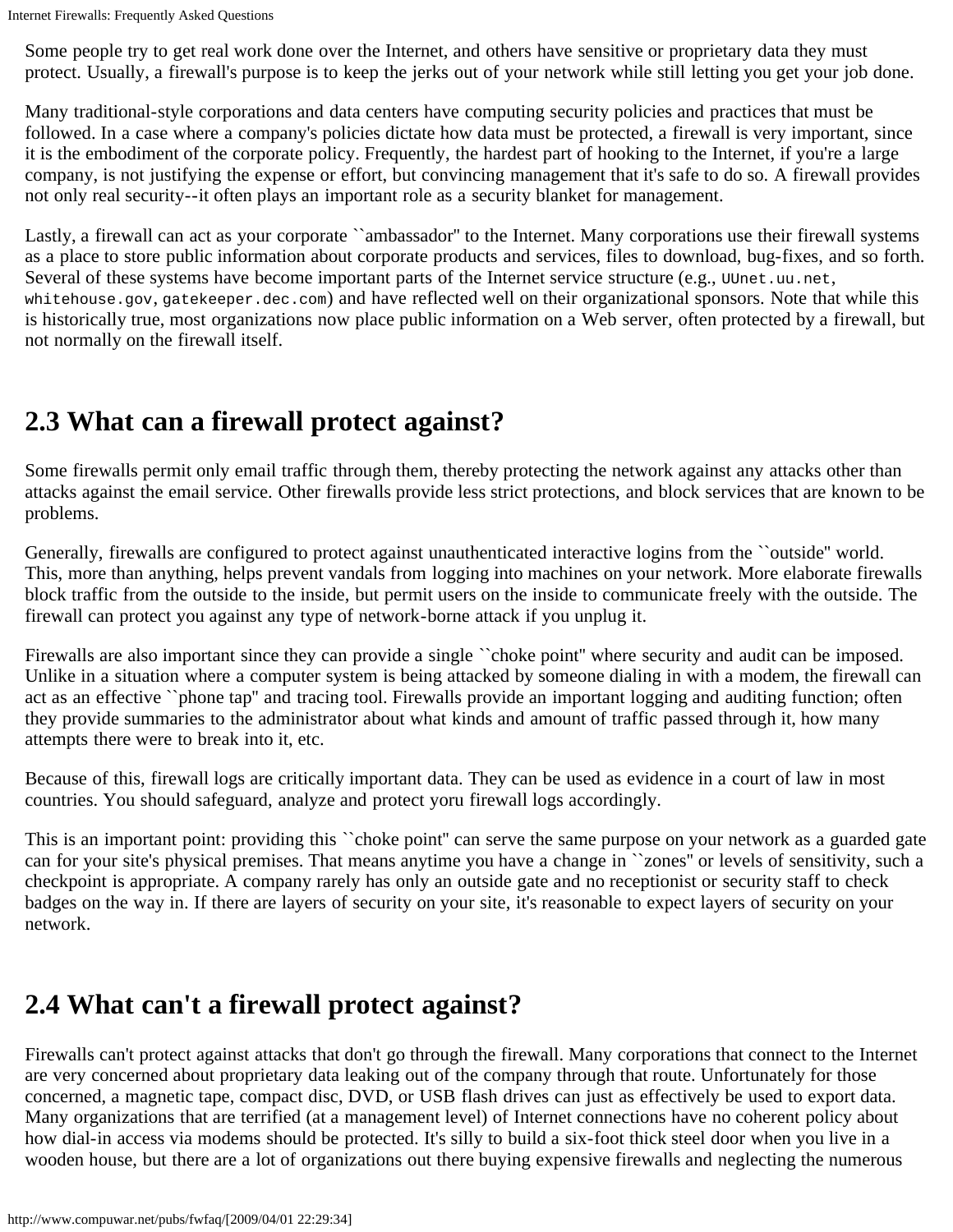other back-doors into their network. *For a firewall to work, it must be a part of a consistent overall organizational security architecture.* Firewall policies must be realistic and reflect the level of security in the entire network. For example, a site with top secret or classified data doesn't need a firewall at all: they shouldn't be hooking up to the Internet in the first place, or the systems with the really secret data should be isolated from the rest of the corporate network.

Lost or stolen PDAs, laptops, cell phones, USB keys, external hard drives, CDs, DVDs, etc. For protection against this type of data loss, you will need a good policy, encryption, and some sort of enterprise auditing/enforcement. Places that really care about Intellectual Property (IP) and data loss prevention use USB firewalling technology on their desktops and systems in public areas. The details are outside the scope of this FAQ.

Badly written, pooly thought out, or non-existent organizational policy. A firewall is the end extension of an organization's security policy. If that policy is ill-informed, pooly formed, or not formed at all, then the state of the firewall is likely to be similar. Executive buy-in is key to good security practice, as is the complete and unbiased enforcement of your policies. Firewalls can't protect against political exceptions to the policy, so these must be documented and kept at a miniumum.

Another thing a firewall can't really protect you against is traitors or idiots inside your network. While an industrial spy might export information through your firewall, he's just as likely to export it through a telephone, FAX machine, or Compact Disc. CDs are a far more likely means for information to leak from your organization than a firewall. Firewalls also cannot protect you against stupidity. Users who reveal sensitive information over the telephone are good targets for social engineering; an attacker may be able to break into your network by completely bypassing your firewall, if he can find a ``helpful'' employee inside who can be fooled into giving access to a modem pool or desktop through a "remote support" type portal. Before deciding this isn't a problem in your organization, ask yourself how much trouble a contractor has getting logged into the network or how much difficulty a user who forgot his password has getting it reset. If the people on the help desk believe that every call is internal, you have a problem that can't be fixed by tightening controls on the firewalls.

Firewalls can't protect against tunneling over most application protocols to trojaned or poorly written clients. There are no magic bullets and a firewall is not an excuse to not implement software controls on internal networks or ignore host security on servers. Tunneling "bad" things over HTTP, SMTP, and other protocols is quite simple and trivially demonstrated. Security isn't ``fire and forget''.

Lastly, firewalls can't protect against bad things being allowed through them. For instance, many Trojan Horses use the Internet Relay Chat (IRC) protocol to allow an attacker to control a compromised internal host from a public IRC server. If you allow any internal system to connect to any external system, then your firewall will provide no protection from this vector of attack.

### **2.5 What about viruses and other malware?**

Firewalls can't protect very well against things like viruses or malicious software (malware). There are too many ways of encoding binary files for transfer over networks, and too many different architectures and viruses to try to search for them all. In other words, a firewall cannot replace security-consciousness on the part of your users. In general, a firewall cannot protect against a data-driven attack--attacks in which something is mailed or copied to an internal host where it is then executed. This form of attack has occurred in the past against various versions of *sendmail*, *ghostscript*, scripting mail user agents like *Outlook*, and Web browsers like *Internet Explorer*.

Organizations that are deeply concerned about viruses should implement organization-wide virus control measures. Rather than only trying to screen viruses out at the firewall, make sure that every vulnerable desktop has virus scanning software that is run when the machine is rebooted. Blanketing your network with virus scanning software will protect against viruses that come in via floppy disks, CDs, modems, and the Internet. Trying to block viruses at the firewall will only protect against viruses from the Internet. Virus scanning at the firewall or e-mail gateway will stop a large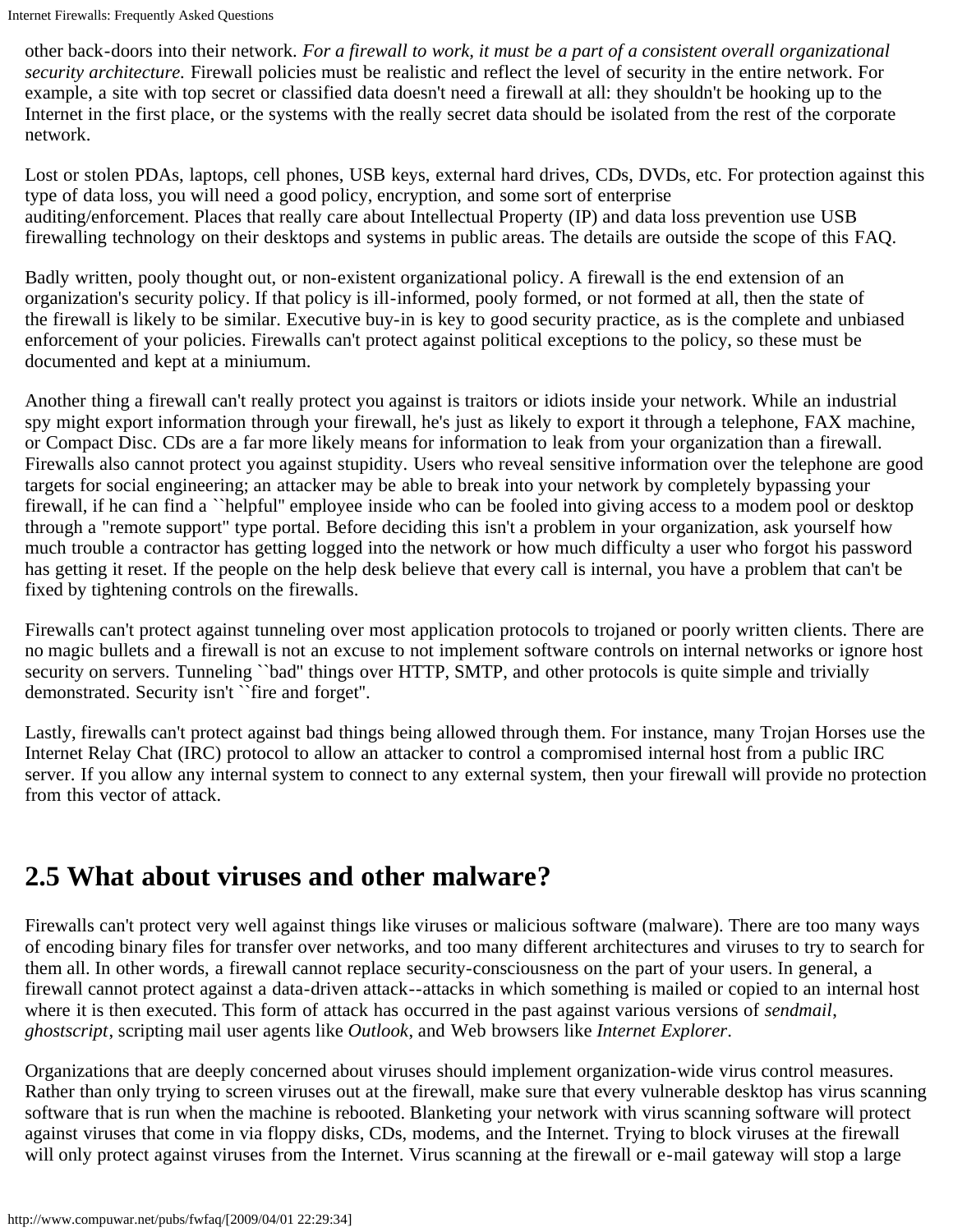number of infections.

An increasing number of firewalls are offering antivirus and malware capabilities. These are applied towards industry standard protocols of email, web traffic, instant messaging, and file transfers, and only on proxyable services. These are a very small number of protocols out of thousands, and only apply towards industry standards (e.g. smtp must be over 25, web over 80, etc. etc.). Such antivirus/malware firewalls are of limited use unless your policies state that only industry standards will be followed, and your firewall administrators strictly adhere to this approach. They are not a panacea.

You must also balance the risks associated with the failure of a single component in an all-in-one solution and the ability to compromsie the entire system versus using different platforms for each feature. Lots of malicious software, or malware is packed, encrypted, compressed or archived. Traditionally, software authors have had issues dealing with the changing formats of and recursive implementations of archivers in ways that provided malware authors with more vectors to attack.

Antivirus/Antimalware systems should be defenses in depth--firewalls, servers, and desktops should all be protected, preferably by separate/different systems so that if one can't protect against a particular malware another might.

A strong firewall is never a substitute for sensible software that recognizes the nature of what it's handling--untrusted data from an unauthenticated party--and behaves appropriately. Do not think that because ``everyone'' is using that mailer or because the vendor is a gargantuan multinational company, you're safe. In fact, it isn't true that ``everyone'' is using any mailer, and companies that specialize in turning technology invented elsewhere into something that's ``easy to use'' without any expertise are more likely to produce software that can be fooled. Further consideration of this topic would be worthwhile  $[3]$  $[3]$  $[3]$ , but is beyond the scope of this document.

## **2.6 Will IPSEC make firewalls obsolete?**

Some have argued that this is the case. Before pronouncing such a sweeping prediction, however, it's worthwhile to consider what IPSEC is and what it does. Once we know this, we can consider whether IPSEC will solve the problems that we're trying to solve with firewalls.

IPSEC (IP SECurity) refers to a set of standards developed by the Internet Engineering Task Force (IETF). There are many documents that collectively define what is known as "IPSEC" [[6](http://www.compuwar.net/pubs/fwfaq/firewalls-faq.bib#rfc2411)]. IPSEC solves two problems which have plagued the IP protocol suite for years: host-to-host authentication (which will let hosts know that they're talking to the hosts they think they are) and encryption (which will prevent attackers from being able to watch the traffic going between machines).

Note that neither of these problems is what firewalls were created to solve. Although firewalls can help to mitigate some of the risks present on an Internet without authentication or encryption, there are really two classes of problems here: integrity and privacy of the information flowing between hosts and the limits placed on what kinds of connectivity is allowed between different networks. IPSEC addresses the former class and firewalls the latter.

What this means is that one will not eliminate the need for the other, but it does create some interesting possibilities when we look at combining firewalls with IPSEC-enabled hosts. Namely, such things as vendor-independent virtual private networks (VPNs), better packet filtering (by filtering on whether packets have the IPSEC authentication header), and application-layer firewalls will be able to have better means of host verification by actually using the IPSEC authentication header instead of ``just trusting'' the IP address presented.

# **2.7 What are good sources of print information on firewalls?**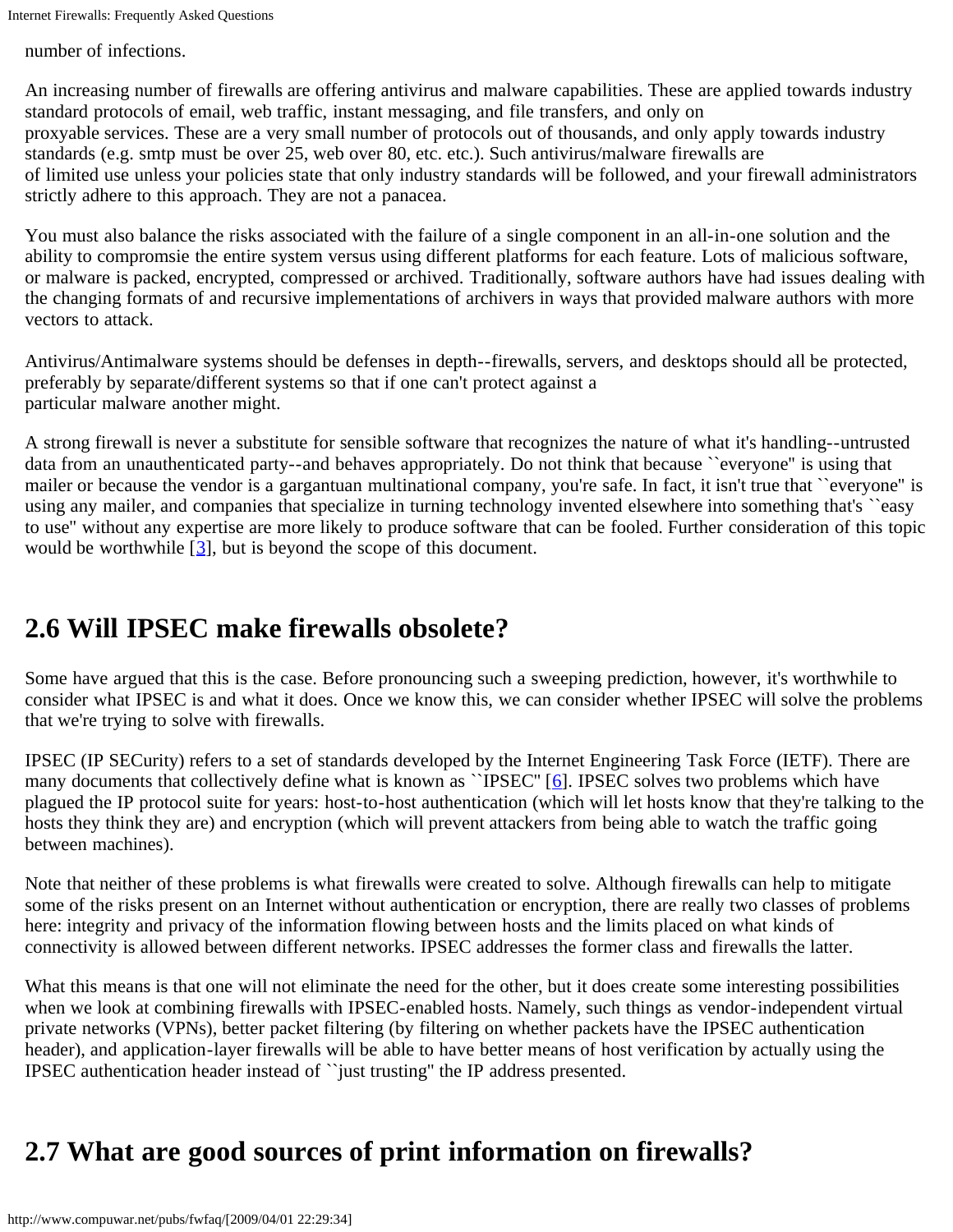There are several books that touch on firewalls. The best known are:

#### • [Building Internet Firewalls, 2d ed.](http://www.greatcircle.com/firewalls-book/)

#### **Authors**

Elizabeth D. Zwicky, Simon Cooper, and D. Brent Chapman **Publisher** O'Reilly **Edition** 2000 **ISBN**

1-56592-871-7

[Firewalls and Internet Security: Repelling the Wily Hacker](http://cseng.aw.com/bookpage.taf?ISBN=0-201-63357-4&ptype=0&catpage=&catID=2.1129&ctype=)

#### **Authors**

Bill Cheswick, Steve Bellovin, Avi Rubin

### **Publisher**

Addison Wesley

### **Edition**

2003

### **ISBN**

020163466X

• [Practical Internet & Unix Security](http://www.oreilly.com/catalog/puis/)

#### **Authors**

Simson Garfinkel and Gene Spafford **Publisher** O'Reilly **Edition** 1996 **ISBN** 1-56592-148-8 **Note** Discusses primarily host security.

Related references are:

• Internetworking with TCP/IP Vols  $I, II$  $I, II$ , and  $III$ 

#### **Authors**

Douglas Comer and David Stevens

### **Publisher**

Prentice-Hall

### **Edition**

1991

#### **ISBN**

0-13-468505-9 (I), 0-13-472242-6 (II), 0-13-474222-2 (III)

#### **Comment**

A detailed discussion on the architecture and implementation of the Internet and its protocols. Volume I (on principles, protocols and architecture) is readable by everyone. Volume 2 (on design, implementation and internals) is more technical. Volume 3 covers client-server computing.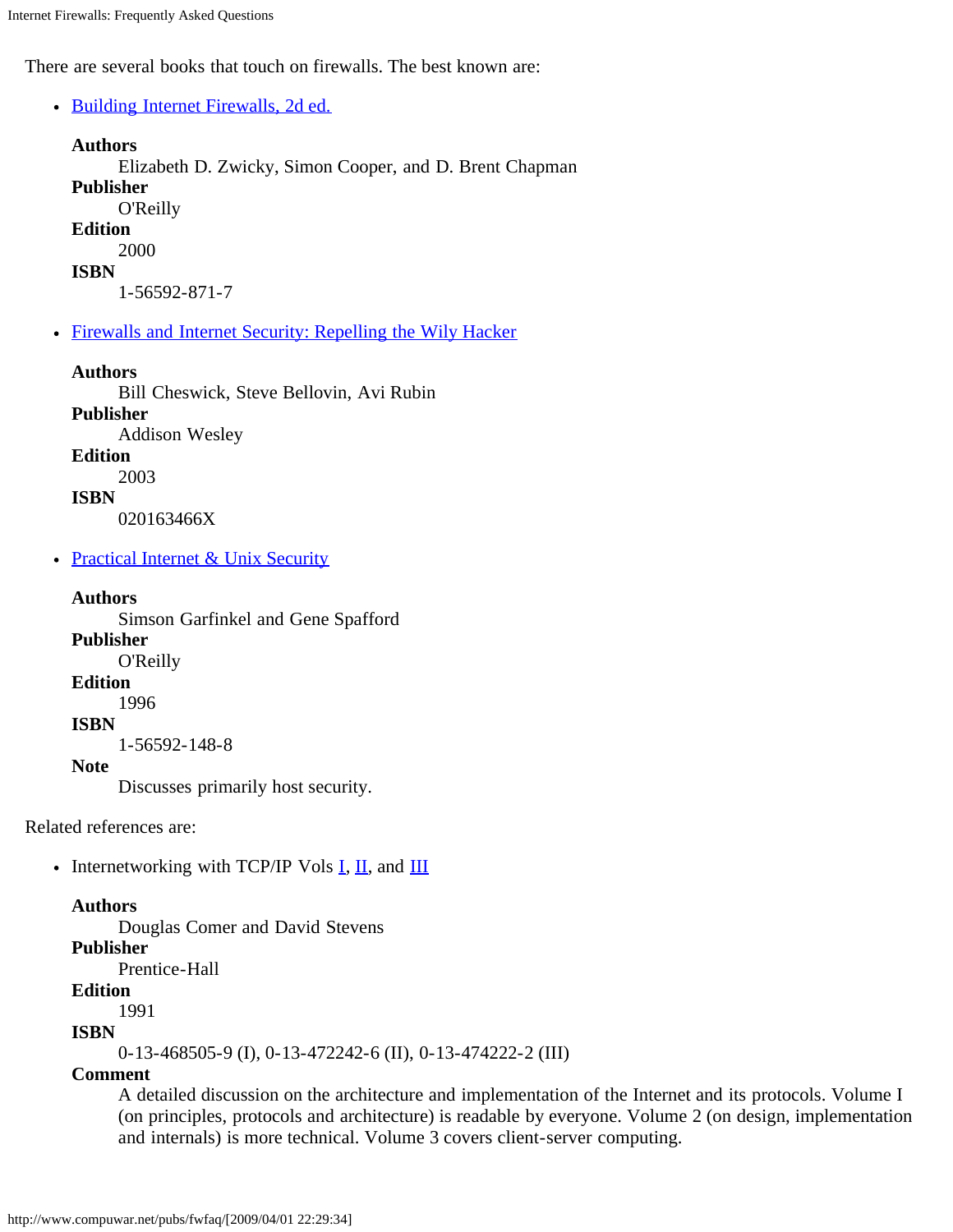[Unix System Security--A Guide for Users and System Administrators](http://cseng.aw.com/bookdetail.qry?ISBN=0-201-56327-4&ptype=1119)

```
Author
     David Curry
Publisher
     Addison Wesley
Edition
     1992
ISBN
     0-201-56327-4
```
### **2.8 Where can I get more information on firewalls on the Internet?**

#### **Site Security Handbook**

<http://www.rfc-editor.org/rfc/rfc2196.txt> The Site Security Handbook is an information IETF document that describes the basic issues that must be addressed for building good site security. Firewalls are one part of a larger security strategy, as the Site Security Handbook shows.

#### **Firewall-Wizards Mailing List**

[http://listserv.icsalabs.com/mailman/listinfo/firewall-wizards](http://honor.icsalabs.com/mailman/listinfo/firewall-wizards) The Firewall Wizards Mailing List is a moderated firewall and security related list that is more like a journal than a public soapbox.

#### **Firewall HOWTO**

<http://www.linuxdoc.org/HOWTO/Firewall-HOWTO.html> Describes exactly what is needed to build a firewall, particularly using Linux.

- **Firewall Toolkit (FWTK) and Firewall Papers** <ftp://ftp.tis.com/pub/firewalls/>
- **Marcus Ranum's firewall related publications** <http://www.ranum.com/pubs/>

**Texas A&M University security tools** <http://www.net.tamu.edu/ftp/security/TAMU/>

**COAST Project Internet Firewalls page** <http://www.cerias.purdue.edu/coast/firewalls/>

# **3 Design and Implementation Issues**

### **3.1 What are some of the basic design decisions in a firewall?**

There are a number of basic design issues that should be addressed by the lucky person who has been tasked with the responsibility of designing, specifying, and implementing or overseeing the installation of a firewall.

The first and most important decision reflects the policy of how your company or organization wants to operate the system: is the firewall in place explicitly to deny all services except those critical to the mission of connecting to the Net, or is the firewall in place to provide a metered and audited method of ``queuing'' access in a non-threatening manner? There are degrees of paranoia between these positions; the final stance of your firewall might be more the result of a political than an engineering decision.

The second is: what level of monitoring, redundancy, and control do you want? Having established the acceptable risk level (i.e., how paranoid you are) by resolving the first issue, you can form a checklist of what should be monitored,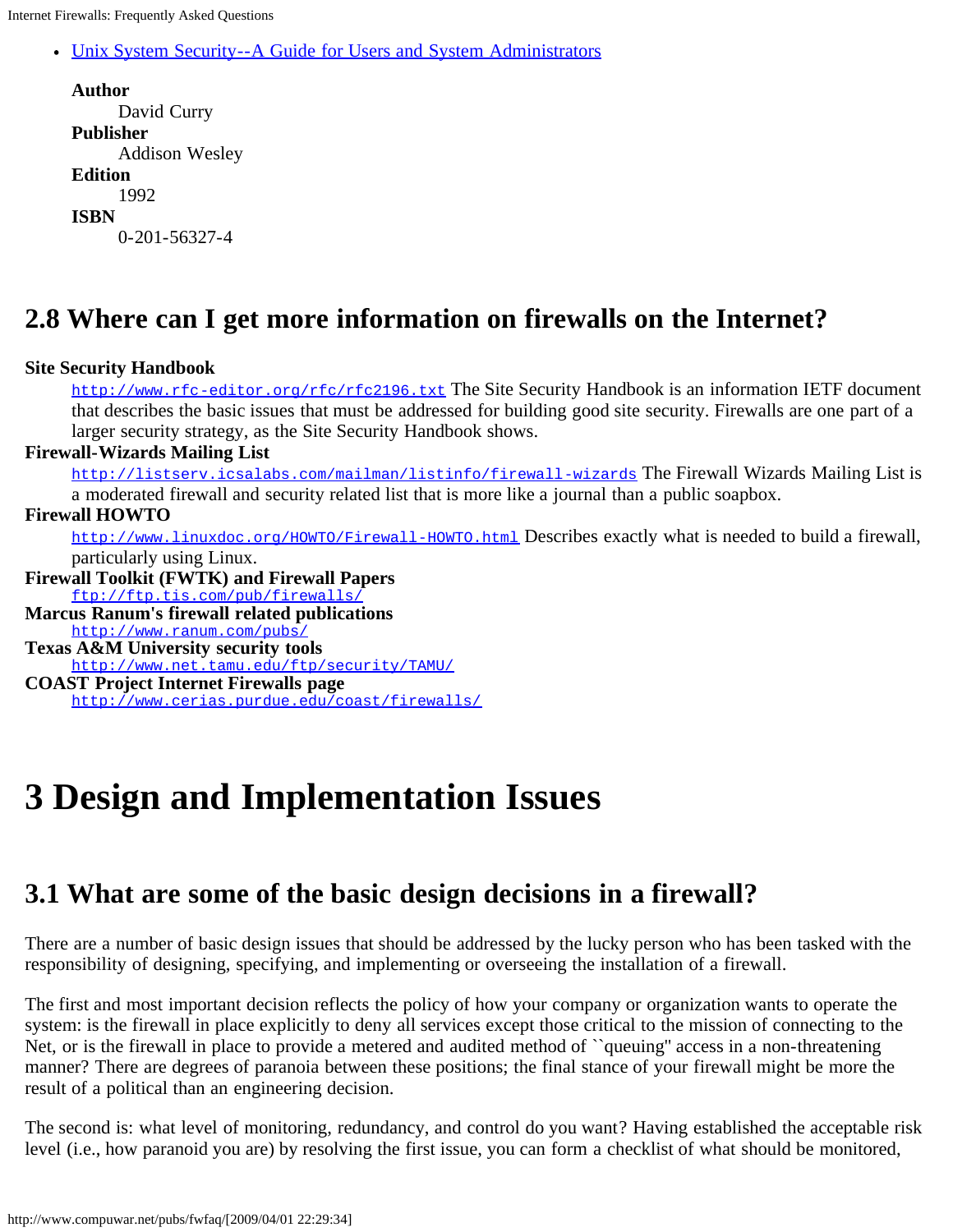permitted, and denied. In other words, you start by figuring out your overall objectives, and then combine a needs analysis with a risk assessment, and sort the almost always conflicting requirements out into a laundry list that specifies what you plan to implement.

The third issue is financial. We can't address this one here in anything but vague terms, but it's important to try to quantify any proposed solutions in terms of how much it will cost either to buy or to implement. For example, a complete firewall product may cost between \$100,000 at the high end, and free at the low end. The free option, of doing some fancy configuring on a Cisco or similar router will cost nothing but staff time and a few cups of coffee. Implementing a high end firewall from scratch might cost several man-months, which may equate to \$30,000 worth of staff salary and benefits. The systems management overhead is also a consideration. Building a home-brew is fine, but it's important to build it so that it doesn't require constant (and expensive) attention. It's important, in other words, to evaluate firewalls not only in terms of what they cost now, but continuing costs such as support.

On the technical side, there are a couple of decisions to make, based on the fact that for all practical purposes what we are talking about is a static traffic routing service placed between the network service provider's router and your internal network. The traffic routing service may be implemented at an IP level via something like screening rules in a router, or at an application level via proxy gateways and services.

The decision to make is whether to place an exposed stripped-down machine on the outside network to run proxy services for telnet, FTP, news, etc., or whether to set up a screening router as a filter, permitting communication with one or more internal machines. There are benefits and drawbacks to both approaches, with the proxy machine providing a greater level of audit and, potentially, security in return for increased cost in configuration and a decrease in the level of service that may be provided (since a proxy needs to be developed for each desired service). The old trade-off between ease-of-use and security comes back to haunt us with a vengeance.

## **3.2 What are the basic types of firewalls?**

Conceptually, there are three types of firewalls:

- 1. Network layer
- 2. Application layer
- 3. Hybrids

They are not as different as you might think, and latest technologies are blurring the distinction to the point where it's no longer clear if either one is ``better'' or ``worse.'' As always, you need to be careful to pick the type that meets your needs.

Which is which depends on what mechanisms the firewall uses to pass traffic from one security zone to another. The International Standards Organization (ISO) Open Systems Interconnect (OSI) model for networking defines seven layers, where each layer provides services that ``higher-level'' layers depend on. In order from the bottom, these layers are physical, data link, network, transport, session, presentation, application.

The important thing to recognize is that the lower-level the forwarding mechanism, the less examination the firewall can perform. Generally speaking, lower-level firewalls are faster, but are easier to fool into doing the wrong thing.

These days, most firewalls fall into the ``hybrid'' category, which do network filtering as well as some amount of application inspection. The amount changes depending on the vendor, product, protocol and version, so some level of digging and/or testing is often necessary.

### **3.2.1 Network layer firewalls**

These generally make their decisions based on the source, destination addresses and ports (see Appendix  $6$  for a more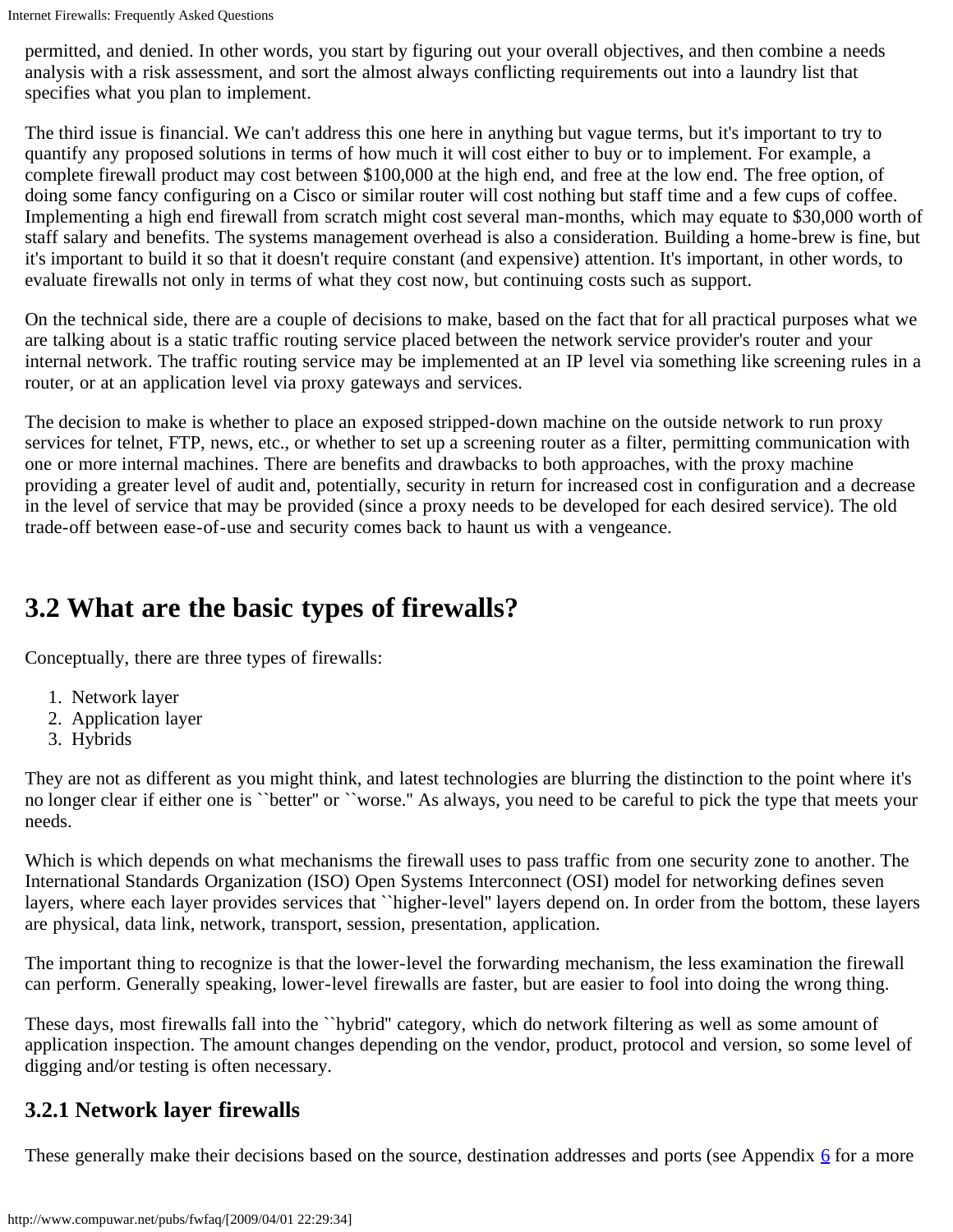detailed discussion of ports) in individual IP packets. A simple router is the ``traditional'' network layer firewall, since it is not able to make particularly sophisticated decisions about what a packet is actually talking to or where it actually came from. Modern network layer firewalls have become increasingly sophisticated, and now maintain internal information about the state of connections passing through them, the contents of some of the data streams, and so on. One thing that's an important distinction about many network layer firewalls is that they route traffic directly though them, so to use one you either need to have a validly assigned IP address block or to use a ``private internet'' address block [[5\]](http://www.compuwar.net/pubs/fwfaq/firewalls-faq.bib#rfc1918). Network layer firewalls tend to be very fast and tend to be very transparent to users.



In Figure  $\frac{1}{1}$  $\frac{1}{1}$  $\frac{1}{1}$ , a network layer firewall called a "screened host firewall" is represented. In a screened host firewall, access to and from a single host is controlled by means of a router operating at a network layer. The single host is a bastion host; a highly-defended and secured strong-point that (hopefully) can resist attack.



**Figure 2:** Screened Subnet Firewall

*Example Network layer firewall*: In Figure [2](http://www.compuwar.net/pubs/fwfaq/firewalls-faq.html#fig:screened_subnet), a network layer firewall called a "screened subnet firewall" is represented. In a screened subnet firewall, access to and from a whole network is controlled by means of a router operating at a network layer. It is similar to a screened host, except that it is, effectively, a network of screened hosts.

### **3.2.2 Application layer firewalls**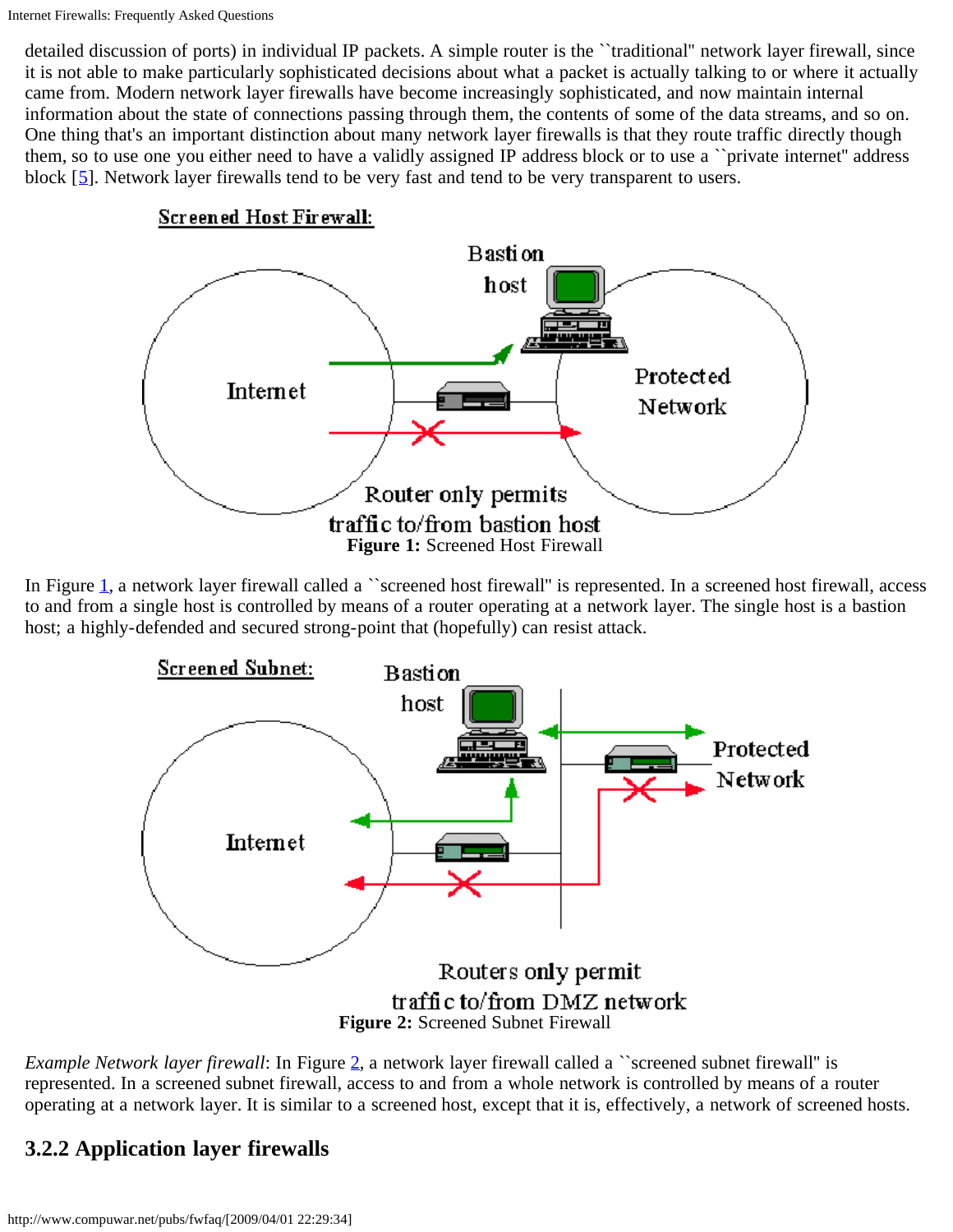These generally are hosts running proxy servers, which permit no traffic directly between networks, and which perform elaborate logging and auditing of traffic passing through them. Since the proxy applications are software components running on the firewall, it is a good place to do lots of logging and access control. Application layer firewalls can be used as network address translators, since traffic goes in one ``side'' and out the other, after having passed through an application that effectively masks the origin of the initiating connection. Having an application in the way in some cases may impact performance and may make the firewall less transparent. Early application layer firewalls such as those built using the TIS firewall toolkit, are not particularly transparent to end users and may require some training. Modern application layer firewalls are often fully transparent. Application layer firewalls tend to provide more detailed audit reports and tend to enforce more conservative security models than network layer firewalls.



*Example Application layer firewall*: In Figure [3](http://www.compuwar.net/pubs/fwfaq/firewalls-faq.html#fig:dual_homed_gateway), an application layer firewall called a "dual homed gateway" is represented. A dual homed gateway is a highly secured host that runs proxy software. It has two network interfaces, one on each network, and blocks all traffic passing through it.

Most firewalls now lie someplace between network layer firewalls and application layer firewalls. As expected, network layer firewalls have become increasingly ``aware'' of the information going through them, and application layer firewalls have become increasingly ``low level'' and transparent. The end result is that now there are fast packetscreening systems that log and audit data as they pass through the system. Increasingly, firewalls (network and application layer) incorporate encryption so that they may protect traffic passing between them over the Internet. Firewalls with end-to-end encryption can be used by organizations with multiple points of Internet connectivity to use the Internet as a ``private backbone'' without worrying about their data or passwords being sniffed. (IPSEC, described in Section [2.6,](http://www.compuwar.net/pubs/fwfaq/firewalls-faq.html#sec:fw_ipsec) is playing an increasingly significant role in the construction of such virtual private networks.)

# **3.3 What are proxy servers and how do they work?**

A proxy server (sometimes referred to as an application gateway or forwarder) is an application that mediates traffic between a protected network and the Internet. Proxies are often used instead of router-based traffic controls, to prevent traffic from passing directly between networks. Many proxies contain extra logging or support for user authentication. Since proxies must ``understand'' the application protocol being used, they can also implement protocol specific security (e.g., an FTP proxy might be configurable to permit incoming FTP and block outgoing FTP).

Proxy servers are application specific. In order to support a new protocol via a proxy, a proxy must be developed for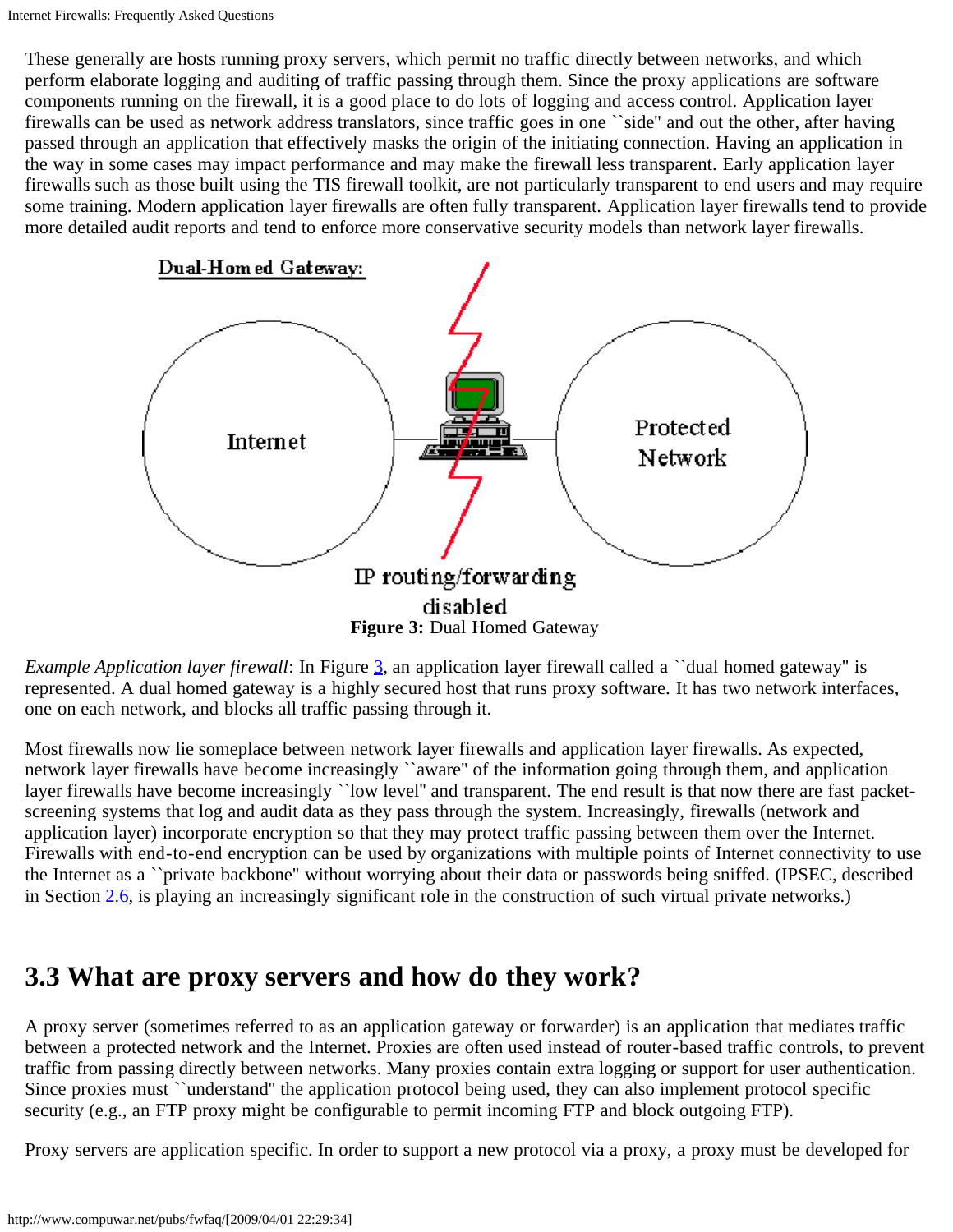it. One popular set of proxy servers is the TIS Internet Firewall Toolkit (``FWTK'') which includes proxies for Telnet, rlogin, FTP, the X Window System, HTTP/Web, and NNTP/Usenet news. SOCKS is a generic proxy system that can be compiled into a client-side application to make it work through a firewall. Its advantage is that it's easy to use, but it doesn't support the addition of authentication hooks or protocol specific logging. For more information on SOCKS, see <http://www.socks.nec.com/>.

### **3.4 What are some cheap packet screening tools?**

The Texas A&M University security tools include software for implementing screening routers. Karlbridge is a PCbased screening router kit available from  $\underline{ftp://ftp.net.ohio-state.edu/pub/kbridge/}$  $\underline{ftp://ftp.net.ohio-state.edu/pub/kbridge/}$  $\underline{ftp://ftp.net.ohio-state.edu/pub/kbridge/}$ .

There are numerous kernel-level packet screens, including *ipf*, *ipfw*, *ipchains*, *pf*, and *ipfwadm*. Typically, these are included in various free Unix implementations, such as **FreeBSD**, [OpenBSD,](http://www.openbsd.org/) [NetBSD](http://www.netbsd.org/), and [Linux.](http://www.linux.org/) You might also find these tools available in your commercial Unix implementation.

If you're willing to get your hands a little dirty, it's completely possible to build a secure and fully functional firewall for the price of hardware and some of your time.

### **3.5 What are some reasonable filtering rules for a kernel-based packet screen?**

This example is written specifically for *ipfwadm* on Linux, but the principles (and even much of the syntax) applies for other kernel interfaces for packet screening on ``open source'' Unix systems.

There are four basic categories covered by the *ipfwadm* rules:

**-A**

```
Packet Accounting
-I
     Input firewall
-O
     Output firewall
-F
```
Forwarding firewall

*ipfwadm* also has masquerading (-M) capabilities. For more information on switches and options, see the *ipfwadm man* page.

### **3.5.1 Implementation**

Here, our organization is using a private (RFC 1918) Class C network 192.168.1.0. Our ISP has assigned us the address 201.123.102.32 for our gateway's external interface and 201.123.102.33 for our external mail server. Organizational policy says:

- Allow all outgoing TCP connections
- Allow incoming SMTP and DNS to external mail server
- Block all other traffic

The following block of commands can be placed in a system boot file (perhaps rc.local on Unix systems).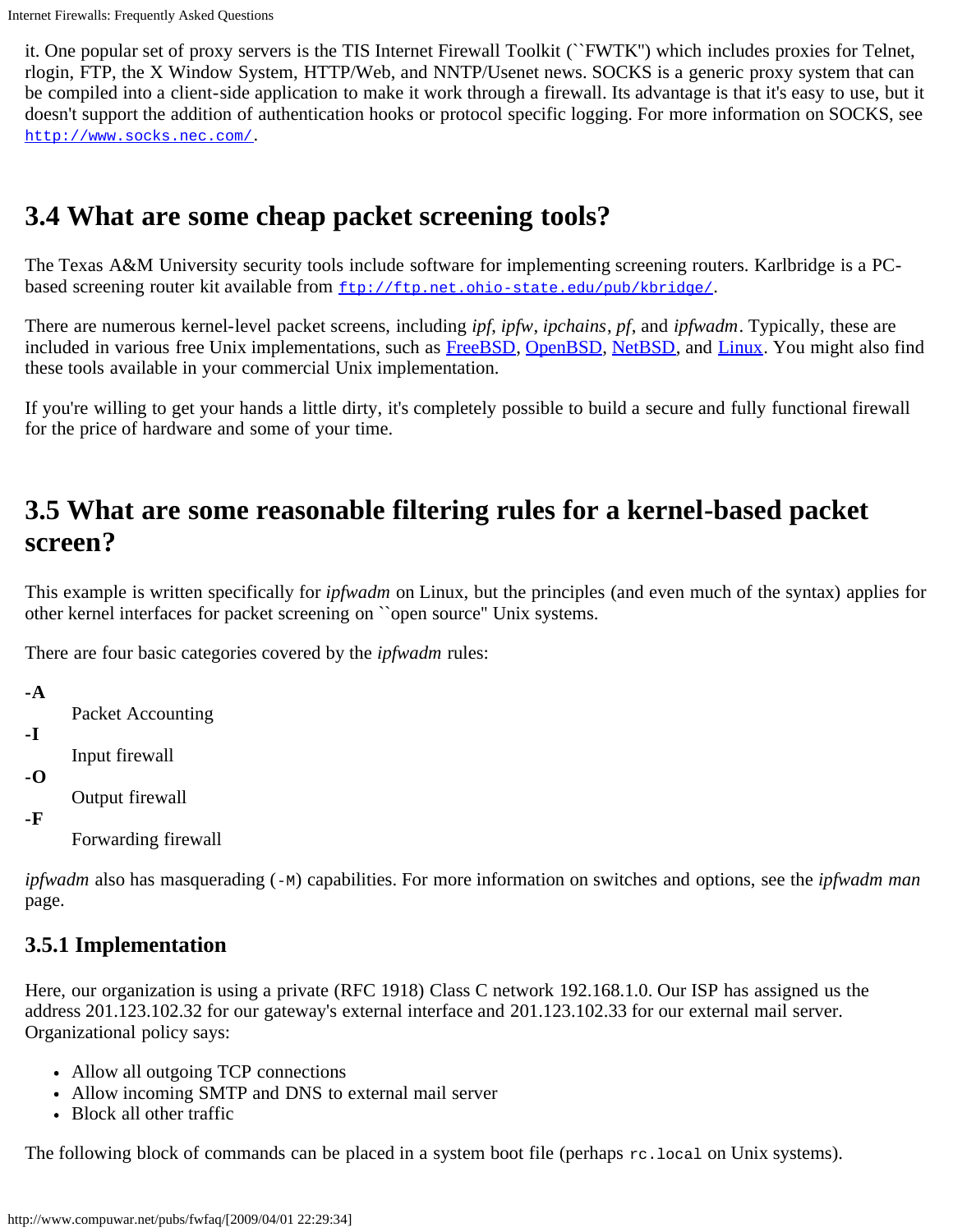ipfwadm -F -f ipfwadm -F -p deny ipfwadm -F -i m -b -P tcp -S 0.0.0.0/0 1024:65535 -D 201.123.102.33 25 ipfwadm -F -i m -b -P tcp -S 0.0.0.0/0 1024:65535 -D 201.123.102.33 53 ipfwadm -F -i m -b -P udp -S 0.0.0.0/0 1024:65535 -D 201.123.102.33 53 ipfwadm -F -a m -S 192.168.1.0/24 -D 0.0.0.0/0 -W eth0 /sbin/route add -host 201.123.102.33 gw 192.168.1.2

### **3.5.2 Explanation**

- Line one flushes  $(-f)$  all forwarding  $(-F)$  rules.
- Line two sets the default policy  $(-p)$  to deny.
- In Lines three through five are input rules  $(-i)$  in the following format:

*ipfwadm* **-F** (forward) **-i** (input) **m** (masq.) **-b** (bi-directional) **-P** protocol)[protocol]**-S** (source)[subnet/mask] [originating ports]**-D** (destination)[subnet/mask][port]

- Line six appends (-a) a rule that permits all internal IP addresses out to all external addresses on all protocols, all ports.
- Line eight adds a route so that traffic going to 201.123.102.33 will be directed to the internal address 192.168.1.2.

### **3.6 What are some reasonable filtering rules for a Cisco?**

The example in Figure  $\frac{4}{3}$  $\frac{4}{3}$  $\frac{4}{3}$  shows one possible configuration for using the Cisco as filtering router. It is a sample that shows the implementation of as specific policy. Your policy will undoubtedly vary.



**Figure 4:** Packet Filtering Router

In this example, a company has Class C network address 195.55.55.0. Company network is connected to Internet via IP Service Provider. Company policy is to allow everybody access to Internet services, so all outgoing connections are accepted. All incoming connections go through ``mailhost''. Mail and DNS are only incoming services.

### **3.6.1 Implementation**

- Allow all outgoing TCP-connections
- Allow incoming SMTP and DNS to mailhost
- Allow incoming FTP data connections to high TCP port  $(1024)$
- Try to protect services that live on high port numbers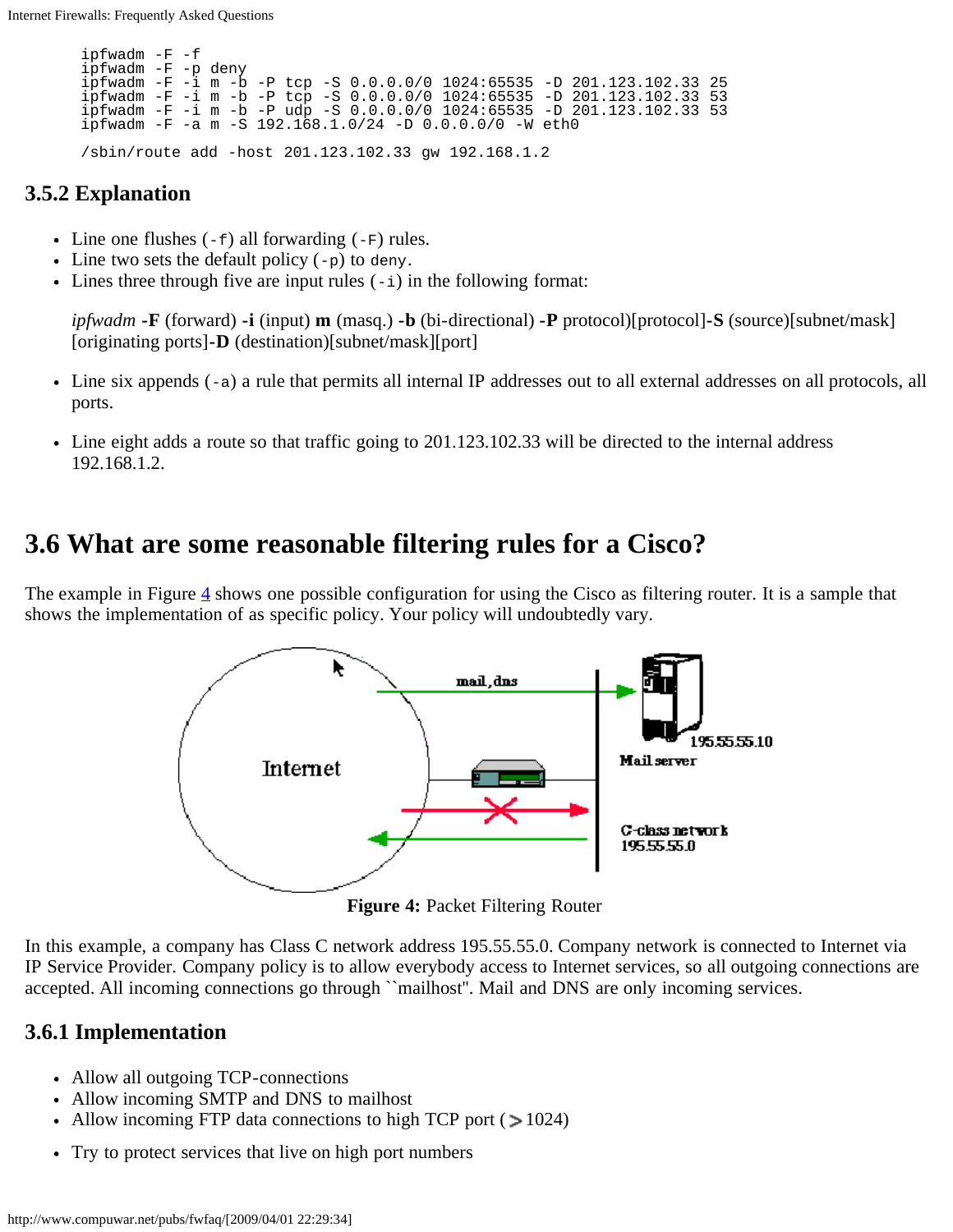Only incoming packets from Internet are checked in this configuration. Rules are tested in order and stop when the first match is found. There is an implicit deny rule at the end of an access list that denies everything. This IP access list assumes that you are running Cisco IOS v. 10.3 or later.

no ip source-route ! interface ethernet 0 ip address 195.55.55.1 no ip directed-broadcast ! interface serial 0 no ip directed-broadcast ip access-group 101 in ! access-list 101 deny ip 127.0.0.0 0.255.255.255 any access-list 101 deny ip 10.0.0.0 0.255.255.255 any access-list 101 deny ip 172.16.0.0 0.15.255.255 any access-list 101 deny ip 192.168.0.0 0.0.255.255 any access-list 101 deny ip any 0.0.0.255 255.255.255.0 access-list 101 deny ip any 0.0.0.0 255.255.255.0 ! access-list 101 deny ip 195.55.55.0 0.0.0.255 access-list 101 permit tcp any any established ! access-list 101 permit tcp any host 195.55.55.10 eq smtp access-list 101 permit tcp any host 195.55.55.10 eq dns access-list 101 permit udp any host 192.55.55.10 eq dns ! access-list 101 deny tcp any any range 6000 6003 access-list 101 deny tcp any any range 2000 2003 access-list 101 deny tcp any any eq 2049 access-list 101 deny udp any any eq 2049 ! access-list 101 permit tcp any 20 any gt 1024 ! access-list 101 permit icmp any any ! snmp-server community FOOBAR RO 2 line vty 0 4 access-class 2 in access-list 2 permit 195.55.55.0 0.0.0.255

### **3.6.2 Explanations**

- Drop all source-routed packets. Source routing can be used for address spoofing.
- Drop directed broadcasts, which are used in smurf attacks.
- If an incoming packet claims to be from a local net, loopback network, or private network, drop it.
- All packets which are part of already established TCP-connections can pass through without further checking.
- All connections to low port numbers are blocked except SMTP and DNS.
- Block all services that listen for TCP connections on high port numbers. X11 (port 6000+), OpenWindows (port 2000+) are a few candidates. NFS (port 2049) runs usually over UDP, but it can be run over TCP, so you should block it.
- Incoming connections from port 20 into high port numbers are supposed to be FTP data connections.
- Access-list 2 limits access to router itself (telnet  $&$  SNMP)
- All UDP traffic is blocked to protect RPC services

### **3.6.3 Shortcomings**

- You cannot enforce strong access policies with router access lists. Users can easily install backdoors to their systems to get over ``no incoming telnet'' or ``no X11'' rules. Also crackers install telnet backdoors on systems where they break in.
- You can never be sure what services you have listening for connections on high port numbers. (You can't be sure of what services you have listening for connections on low port numbers, either, especially in highly decentralized environments where people can put their own machines on the network or where they can get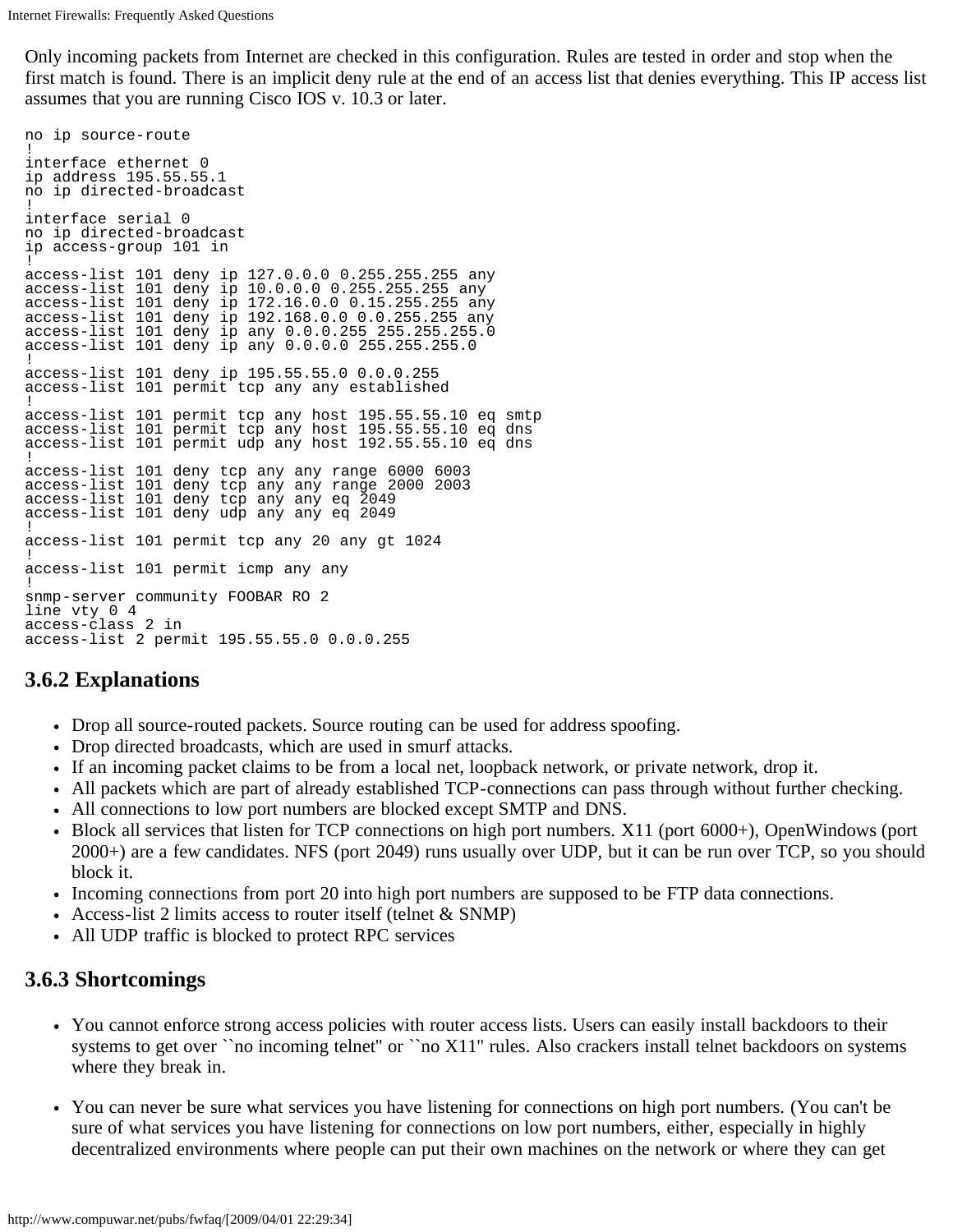administrative access to their own machines.)

Checking the source port on incoming FTP data connections is a weak security method. It also breaks access to some FTP sites. It makes use of the service more difficult for users without preventing bad guys from scanning your systems.

Use at least Cisco version 9.21 so you can filter incoming packets and check for address spoofing. It's still better to use 10.3, where you get some extra features (like filtering on source port) and some improvements on filter syntax.

You have still a few ways to make your setup stronger. Block all incoming TCP-connections and tell users to use passive-FTP clients. You can also block outgoing ICMP echo-reply and destination-unreachable messages to hide your network and to prevent use of network scanners. Cisco.com use to have an archive of examples for building firewalls using Cisco routers, but it doesn't seem to be online anymore. There are some notes on Cisco access control lists, at least, at  $\underline{\text{ftp}}$ ://ftp.cisco.com/pub/mibs/app\_notes/access-lists.

### **3.7 What are the critical resources in a firewall?**

It's important to understand the critical resources of your firewall architecture, so when you do capacity planning, performance optimizations, etc., you know exactly what you need to do, and how much you need to do it in order to get the desired result.

What exactly the firewall's critical resources are tends to vary from site to site, depending on the sort of traffic that loads the system. Some people think they'll automatically be able to increase the data throughput of their firewall by putting in a box with a faster CPU, or another CPU, when this isn't necessarily the case. Potentially, this could be a large waste of money that doesn't do anything to solve the problem at hand or provide the expected scalability.

On busy systems, *memory* is extremely important. You have to have enough RAM to support every instance of every program necessary to service the load placed on that machine. Otherwise, the swapping will start and the productivity will stop. Light swapping isn't usually much of a problem, but if a system's swap space begins to get busy, then it's usually time for more RAM. A system that's heavily swapping is often relatively easy to push over the edge in a denial-of-service attack, or simply fall behind in processing the load placed on it. This is where long email delays start.

Beyond the system's requirement for memory, it's useful to understand that different services use different system resources. So the configuration that you have for your system should be indicative of the kind of load you plan to service. A 1400 MHz processor isn't going to do you much good if all you're doing is netnews and mail, and are trying to do it on an IDE disk with an ISA controller.

| Service           | <b>Critical Resource</b>                       |  |
|-------------------|------------------------------------------------|--|
| Email             | Disk I/O                                       |  |
| <b>Netnews</b>    | Disk I/O                                       |  |
| Web               | Host OS Socket Performance                     |  |
| <b>IP</b> Routing | Host OS Socket Performance                     |  |
|                   | Web Cache Host OS Socket Performance, Disk I/O |  |

**Table 1:** Critical Resources for Firewall Services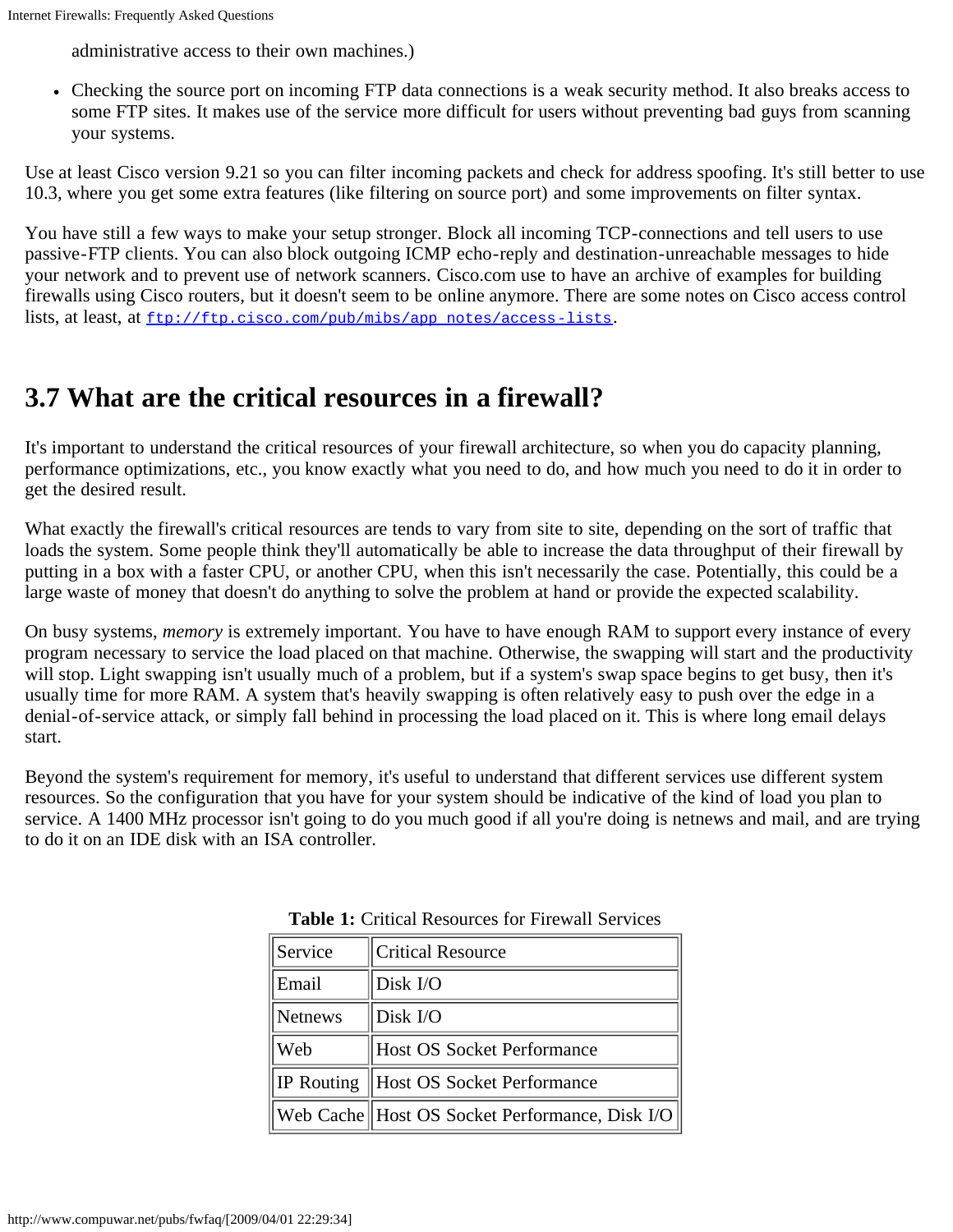### **3.8 What is a DMZ, and why do I want one?**

``DMZ'' is an abbreviation for ``demilitarized zone''. In the context of firewalls, this refers to a part of the network that is neither part of the internal network nor directly part of the Internet. Typically, this is the area between your Internet access router and your bastion host, though it can be between any two policy-enforcing components of your architecture.

A DMZ can be created by putting access control lists on your access router. This minimizes the exposure of hosts on your external LAN by allowing only recognized and managed services on those hosts to be accessible by hosts on the Internet. Many commercial firewalls simply make a third interface off of the bastion host and label it the DMZ, the point is that the network is neither ``inside'' nor ``outside''.

For example, a web server running on NT might be vulnerable to a number of denial-of-service attacks against such services as RPC, NetBIOS and SMB. These services are not required for the operation of a web server, so blocking TCP connections to ports 135, 137, 138, and 139 on that host will reduce the exposure to a denial-of-service attack. In fact, if you block everything but HTTP traffic to that host, an attacker will only have one service to attack.

This illustrates an important principle: never offer attackers more to work with than is absolutely necessary to support the services you want to offer the public.

### **3.9 How might I increase the security and scalability of my DMZ?**

A common approach for an attacker is to break into a host that's vulnerable to attack, and exploit trust relationships between the vulnerable host and more interesting targets.

If you are running a number of services that have different levels of security, you might want to consider breaking your DMZ into several ``security zones''. This can be done by having a number of different networks within the DMZ. For example, the access router could feed two Ethernets, both protected by ACLs, and therefore in the DMZ.

On one of the Ethernets, you might have hosts whose purpose is to service your organization's need for Internet connectivity. These will likely relay mail, news, and host DNS. On the other Ethernet could be your web server(s) and other hosts that provide services for the benefit of Internet users.

In many organizations, services for Internet users tend to be less carefully guarded and are more likely to be doing insecure things. (For example, in the case of a web server, unauthenticated and untrusted users might be running CGI, PHP, or other executable programs. This might be reasonable for your web server, but brings with it a certain set of risks that need to be managed. It is likely these services are too risky for an organization to run them on a bastion host, where a slip-up can result in the complete failure of the security mechanisms.)

By putting hosts with similar levels of risk on networks together in the DMZ, you can help minimize the effect of a breakin at your site. If someone breaks into your web server by exploiting some bug in your web server, they'll not be able to use it as a launching point to break into your private network if the web servers are on a separate LAN from the bastion hosts, and you don't have any trust relationships between the web server and bastion host.

Now, keep in mind that this is Ethernet. If someone breaks into your web server, and your bastion host is on the same Ethernet, an attacker can install a sniffer on your web server, and watch the traffic to and from your bastion host. This might reveal things that can be used to break into the bastion host and gain access to the internal network. (Switched Ethernet can reduce your exposure to this kind of problem, but will not eliminate it.)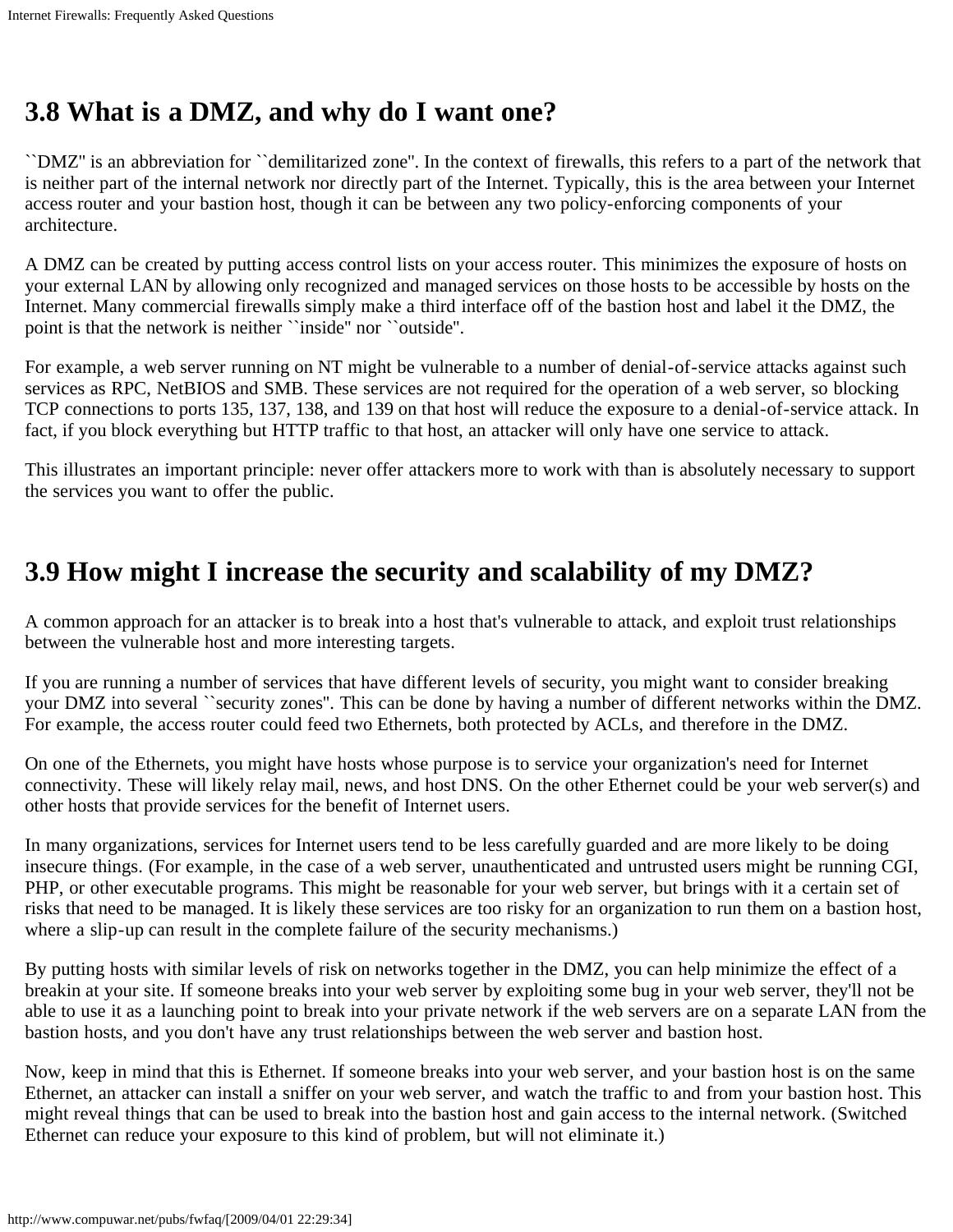Splitting services up not only by host, but by network, and limiting the level of trust between hosts on those networks, you can greatly reduce the likelihood of a breakin on one host being used to break into the other. Succinctly stated: breaking into the web server in this case won't make it any easier to break into the bastion host.

You can also increase the scalability of your architecture by placing hosts on different networks. The fewer machines that there are to share the available bandwidth, the more bandwidth that each will get.

## **3.10 What is a `single point of failure', and how do I avoid having one?**

An architecture whose security hinges upon one mechanism has a single point of failure. Software that runs bastion hosts has bugs. Applications have bugs. Software that controls routers has bugs. It makes sense to use all of these components to build a securely designed network, and to use them in redundant ways.

If your firewall architecture is a screened subnet, you have two packet filtering routers and a bastion host. (See question [3.2](http://www.compuwar.net/pubs/fwfaq/firewalls-faq.html#sec:firewall_types) from this section.) Your Internet access router will not permit traffic from the Internet to get all the way into your private network. However, if you don't enforce that rule with any other mechanisms on the bastion host and/or choke router, only one component of your architecture needs to fail or be compromised in order to get inside. On the other hand, if you have a redundant rule on the bastion host, and again on the choke router, an attacker will need to defeat *three* mechanisms.

Further, if the bastion host or the choke router needs to invoke its rule to block outside access to the internal network, you might want to have it trigger an alarm of some sort, since you know that someone has gotten through your access router.

### **3.11 How can I block all of the bad stuff?**

For firewalls where the emphasis is on security instead of connectivity, you should consider blocking *everything* by default, and only specifically allowing what services you need on a case-by-case basis.

If you block everything, except a specific set of services, then you've already made your job much easier. Instead of having to worry about every security problem with everything product and service around, you only need to worry about every security problem with a specific set of services and products.

Before turning on a service, you should consider a couple of questions:

- Is the protocol for this product a well-known, published protocol?
- Is the application to service this protocol available for public inspection of its implementation?
- How well known is the service and product?
- How does allowing this service change the firewall architecture? Will an attacker see things differently? Could it be exploited to get at my internal network, or to change things on hosts in my DMZ?

When considering the above questions, keep the following in mind:

- "Security through obscurity" is no security at all. Unpublished protocols have been examined by bad guys and defeated.
- Despite what the marketing representatives say, not every protocol or service is designed with security in mind. In fact, the number that are is very few.
- Even in cases where security is a consideration, not all organizations have competent security staff. Among those who don't, not all are willing to bring a competent consultant into the project. The end result is that otherwisecompetent, well-intended developers can design insecure systems.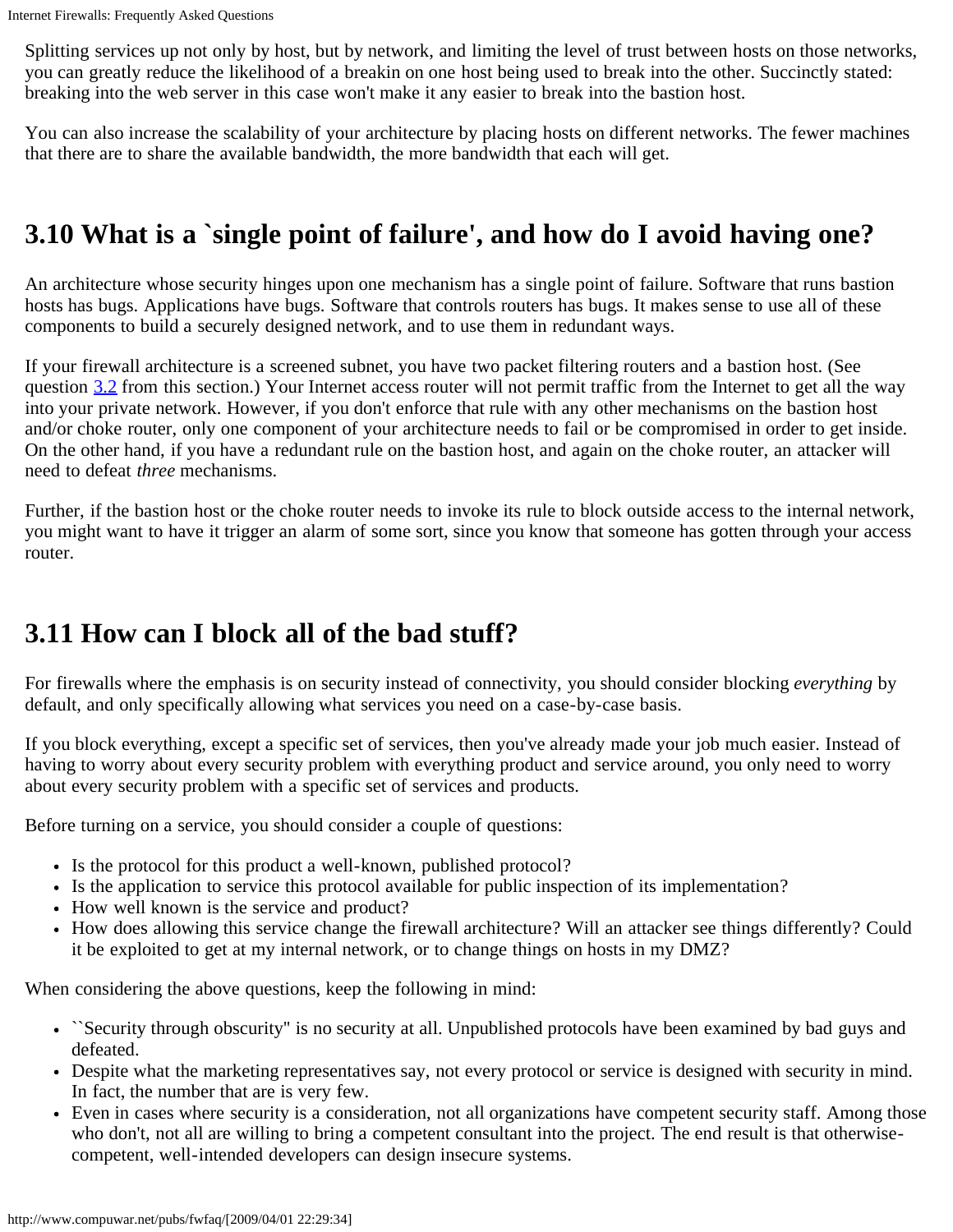The less that a vendor is willing to tell you about how their system *really* works, the more likely it is that security (or other) problems exist. Only vendors with something to hide have a reason to hide their designs and implementations [[2\]](http://www.compuwar.net/pubs/fwfaq/firewalls-faq.bib#snake-oil-faq).

## **3.12 How can I restrict web access so users can't view sites unrelated to work?**

A few years ago, someone got the idea that it's a good idea to block ``bad'' web sites, i.e., those that contain material that The Company views ``inappropriate''. The idea has been increasing in popularity, but there are several things to consider when thinking about implementing such controls in your firewall.

- It is not possible to practically block everything that an employer deems ``inappropriate''. The Internet is full of every sort of material. Blocking one source will only redirect traffic to another source of such material, or cause someone to figure a way around the block.
- Most organizations do not have a standard for judging the appropriateness of material that their employees bring to work, e.g., books and magazines. Do you inspect everyone's briefcase for ``inappropriate material'' every day? If you do not, then why would you inspect every packet for ``inappropriate material"? Any decisions along those lines in such an organization will be arbitrary. Attempting to take disciplinary action against an employee where the only standard is arbitrary typically isn't wise, for reasons well beyond the scope of this document.
- Products that perform site-blocking, commercial and otherwise, are typically easy to circumvent. Hostnames can be rewritten as IP addresses. IP addresses can be written as a 32-bit integer value, or as four 8-bit integers (the most common form). Other possibilities exist, as well. Connections can be proxied. Web pages can be fetched via email. You can't block them all. The effort that you'll spend trying to implement and manage such controls will almost certainly far exceed any level of damage control that you're hoping to have.

The rule-of-thumb to remember here is that you cannot solve social problems with technology. If there is a problem with someone going to an ``inappropriate'' web site, that is because someone else saw it and was offended by what he saw, or because that person's productivity is below expectations. In either case, those are matters for the personnel department, not the firewall administrator.

# **4 Various Attacks**

## **4.1 What is source routed traffic and why is it a threat?**

Normally, the route a packet takes from its source to its destination is determined by the routers between the source and destination. The packet itself only says where it wants to go (the destination address), and nothing about how it expects to get there.

There is an optional way for the sender of a packet (the source) to include information in the packet that tells the route the packet should take to get to its destination; thus the name ``source routing''. For a firewall, source routing is noteworthy, since an attacker can generate traffic claiming to be from a system ``inside'' the firewall. In general, such traffic wouldn't route to the firewall properly, but with the source routing option, all the routers between the attacker's machine and the target will return traffic along the reverse path of the source route. Implementing such an attack is quite easy; so firewall builders should not discount it as unlikely to happen.

In practice, source routing is very little used. In fact, generally the main legitimate use is in debugging network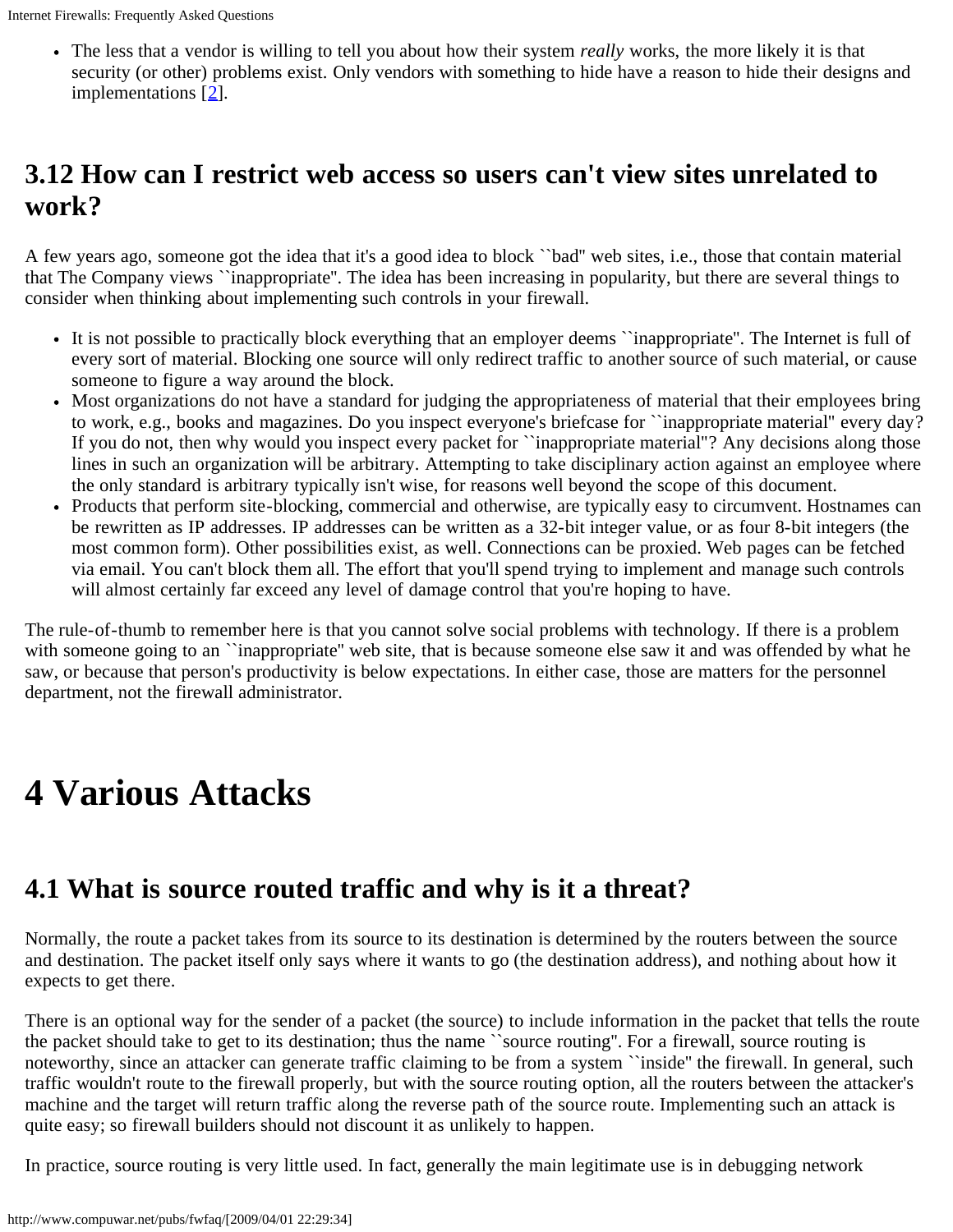problems or routing traffic over specific links for congestion control for specialized situations. When building a firewall, source routing should be blocked at some point. Most commercial routers incorporate the ability to block source routing specifically, and many versions of Unix that might be used to build firewall bastion hosts have the ability to disable or to ignore source routed traffic.

### **4.2 What are ICMP redirects and redirect bombs?**

An ICMP Redirect tells the recipient system to override something in its routing table. It is legitimately used by routers to tell hosts that the host is using a non-optimal or defunct route to a particular destination, i.e., the host is sending it to the wrong router. The wrong router sends the host back an ICMP Redirect packet that tells the host what the correct route should be. If you can forge ICMP Redirect packets, and if your target host pays attention to them, you can alter the routing tables on the host and possibly subvert the security of the host by causing traffic to flow via a path the network manager didn't intend. ICMP Redirects also may be employed for denial of service attacks, where a host is sent a route that loses it connectivity, or is sent an ICMP Network Unreachable packet telling it that it can no longer access a particular network.

Many firewall builders screen ICMP traffic from their network, since it limits the ability of outsiders to ping hosts, or modify their routing tables.

Before you decide to block all ICMP packets, you should be aware of how the TCP protocol does ``Path MTU Discovery'', to make certain that you don't break connectivity to other sites. If you can't safely block it everywhere, you can consider allowing selected types of ICMP to selected routing devices. If you don't block it, you should at least ensure that your routers and hosts don't respond to broadcast ping packets.

### **4.3 What about denial of service?**

Denial of service is when someone decides to make your network or firewall useless by disrupting it, crashing it, jamming it, or flooding it. The problem with denial of service on the Internet is that it is impossible to prevent. The reason has to do with the distributed nature of the network: every network node is connected via other networks which in turn connect to other networks, etc. A firewall administrator or ISP only has control of a few of the local elements within reach. An attacker can always disrupt a connection "upstream" from where the victim controls it. In other words, if someone wanted to take a network off the air, he could do it either by taking the network off the air, or by taking the networks it connects to off the air, ad infinitum. There are many, many, ways someone can deny service, ranging from the complex to the trivial brute-force. If you are considering using Internet for a service which is absolutely time or mission critical, you should consider your fallback position in the event that the network is down or damaged.

TCP/IP's UDP echo service is trivially abused to get two servers to flood a network segment with echo packets. You should consider commenting out unused entries in /etc/inetd.conf of Unix hosts, adding no ip small-servers to Cisco routers, or the equivalent for your components.

### **4.4 What are some common attacks, and how can I protect my system against them?**

Each site is a little different from every other in terms of what attacks are likely to be used against it. Some recurring themes do arise, though.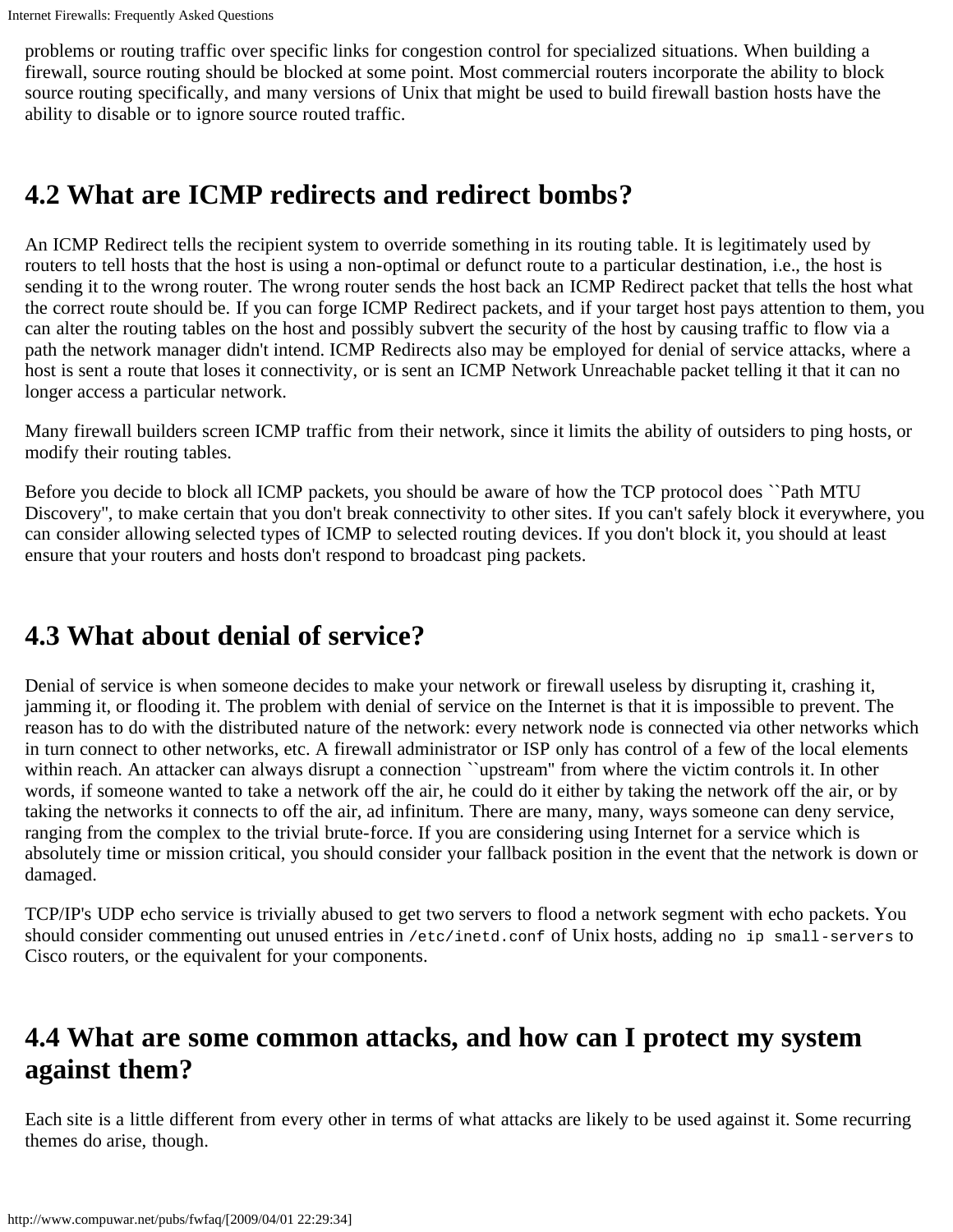### **4.4.1 SMTP Server Hijacking (Unauthorized Relaying)**

This is where a spammer will take many thousands of copies of a message and send it to a huge list of email addresses. Because these lists are often so bad, and in order to increase the speed of operation for the spammer, many have resorted to simply sending all of their mail to an SMTP server that will take care of actually delivering the mail.

Of course, all of the bounces, spam complaints, hate mail, and bad PR come for the site that was used as a relay. There is a very real cost associated with this, mostly in paying people to clean up the mess afterward.

The Mail Abuse Prevention System<sup>[1](#page-34-0)</sup>Transport Security Initiative<sup>[2](#page-34-1)</sup>maintains a complete description of the problem, and how to configure about every mailer on the planet to protect against this attack.

### **4.4.2 Exploiting Bugs in Applications**

Various versions of web servers, mail servers, and other Internet service software contain bugs that allow remote (Internet) users to do things ranging from gain control of the machine to making that application crash and just about everything in between.

The exposure to this risk can be reduced by running only necessary services, keeping up to date on patches, and using products that have been around a while.

### **4.4.3 Bugs in Operating Systems**

Again, these are typically initiated by users remotely. Operating systems that are relatively new to IP networking tend to be more problematic, as more mature operating systems have had time to find and eliminate their bugs. An attacker can often make the target equipment continuously reboot, crash, lose the ability to talk to the network, or replace files on the machine.

Here, running as few operating system services as possible can help. Also, having a packet filter in front of the operating system can reduce the exposure to a large number of these types of attacks.

And, of course, chosing a stable operating system will help here as well. When selecting an OS, don't be fooled into believing that ``the pricier, the better''. Free operating systems are often much more robust than their commercial counterparts

# **5 How Do I...**

### **5.1 Do I really want to allow everything that my users ask for?**

It's entirely possible that the answer is ``no''. Each site has its own policies about what is and isn't needed, but it's important to remember that a large part of the job of being an organization's gatekeeper is *education*. Users want streaming video, real-time chat, and to be able to offer services to external customers that require interaction with live databases on the internal network.

That doesn't mean that any of these things can be done without presenting more risk to the organization than the supposed "value" of heading down that road is worth. Most users don't want to put their organization at risk. They just read the trade rags, see advertisements, and they want to do those things, too. It's important to look into what it is that they really want to do, and to help them understand how they might be able to accomplish their real objective in a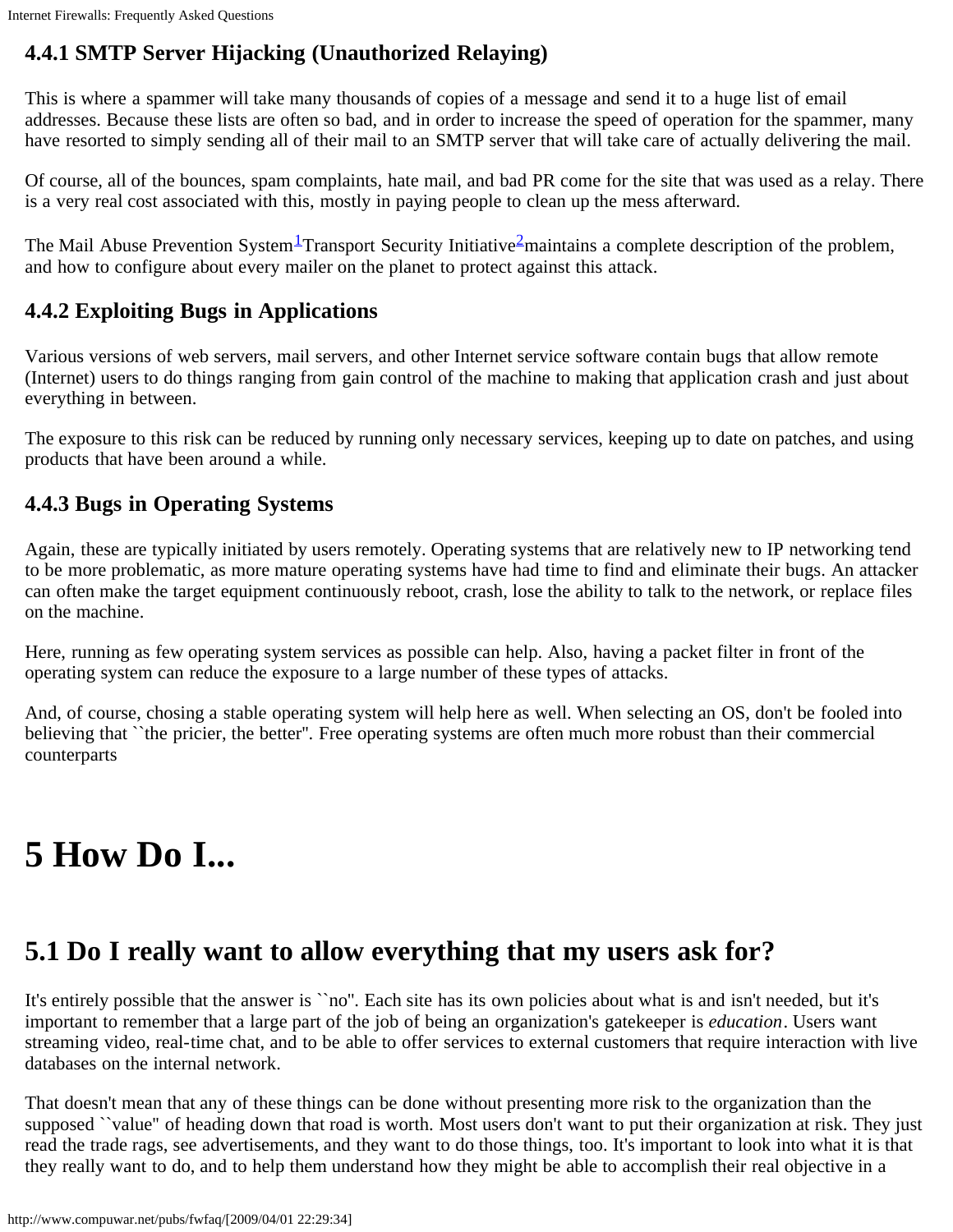more secure manner.

You won't always be popular, and you might even find yourself being given direction to do something incredibly stupid, like ``just open up ports foo through bar''. If that happens, don't worry about it. It would be wise to keep all of your exchanges on such an event so that when a 12-year-old script kiddie breaks in, you'll at least be able to separate yourself from the whole mess.

## **5.2 How do I make Web/HTTP work through my firewall?**

There are three ways to do it.

- 1. Allow ``established'' connections out via a router, if you are using screening routers.
- 2. Use a web client that supports SOCKS, and run SOCKS on your bastion host.
- [3](#page-34-2). Run some kind of proxy-capable web server on the bastion host. Some options include Squid<sup>3</sup>, Apache<sup>[4](#page-34-3)</sup>, Netscape Proxy<sup>5</sup>, and *http-gw* from the TIS firewall toolkit. Most of these can also proxy other protocols (such as gopher and ftp), and can cache objects fetched, which will also typically result in a performance boost for the users, and more efficient use of your connection to the Internet. Essentially all web clients (Mozilla, Internet Explorer, Lynx, etc.) have proxy server support built directly into them.

### **5.3 How do I make SSL work through the firewall?**

SSL is a protocol that allows secure connections across the Internet. Typically, SSL is used to protect HTTP traffic. However, other protocols (such as telnet) can run atop SSL.

Enabling SSL through your firewall can be done the same way that you would allow HTTP traffic, if it's HTTP that you're using SSL to secure, which is usually true. The only difference is that instead of using something that will simply relay HTTP, you'll need something that can tunnel SSL. This is a feature present on most web object caches.

You can find out more about SSL from Netscape<sup>6</sup>.

# **5.4 How do I make DNS work with a firewall?**

Some organizations want to hide DNS names from the outside. Many experts don't think hiding DNS names is worthwhile, but if site/corporate policy mandates hiding domain names, this is one approach that is known to work. Another reason you may have to hide domain names is if you have a non-standard addressing scheme on your internal network. In that case, you have no choice but to hide those addresses. Don't fool yourself into thinking that if your DNS names are hidden that it will slow an attacker down much if they break into your firewall. Information about what is on your network is too easily gleaned from the networking layer itself. If you want an interesting demonstration of this, ping the subnet broadcast address on your LAN and then do an ``arp -a.'' Note also that hiding names in the DNS doesn't address the problem of host names ``leaking'' out in mail headers, news articles, etc.

This approach is one of many, and is useful for organizations that wish to hide their host names from the Internet. The success of this approach lies on the fact that DNS clients on a machine don't have to talk to a DNS server on that same machine. In other words, just because there's a DNS server on a machine, there's nothing wrong with (and there are often advantages to) redirecting that machine's DNS client activity to a DNS server on another machine.

First, you set up a DNS server on the bastion host that the outside world can talk to. You set this server up so that it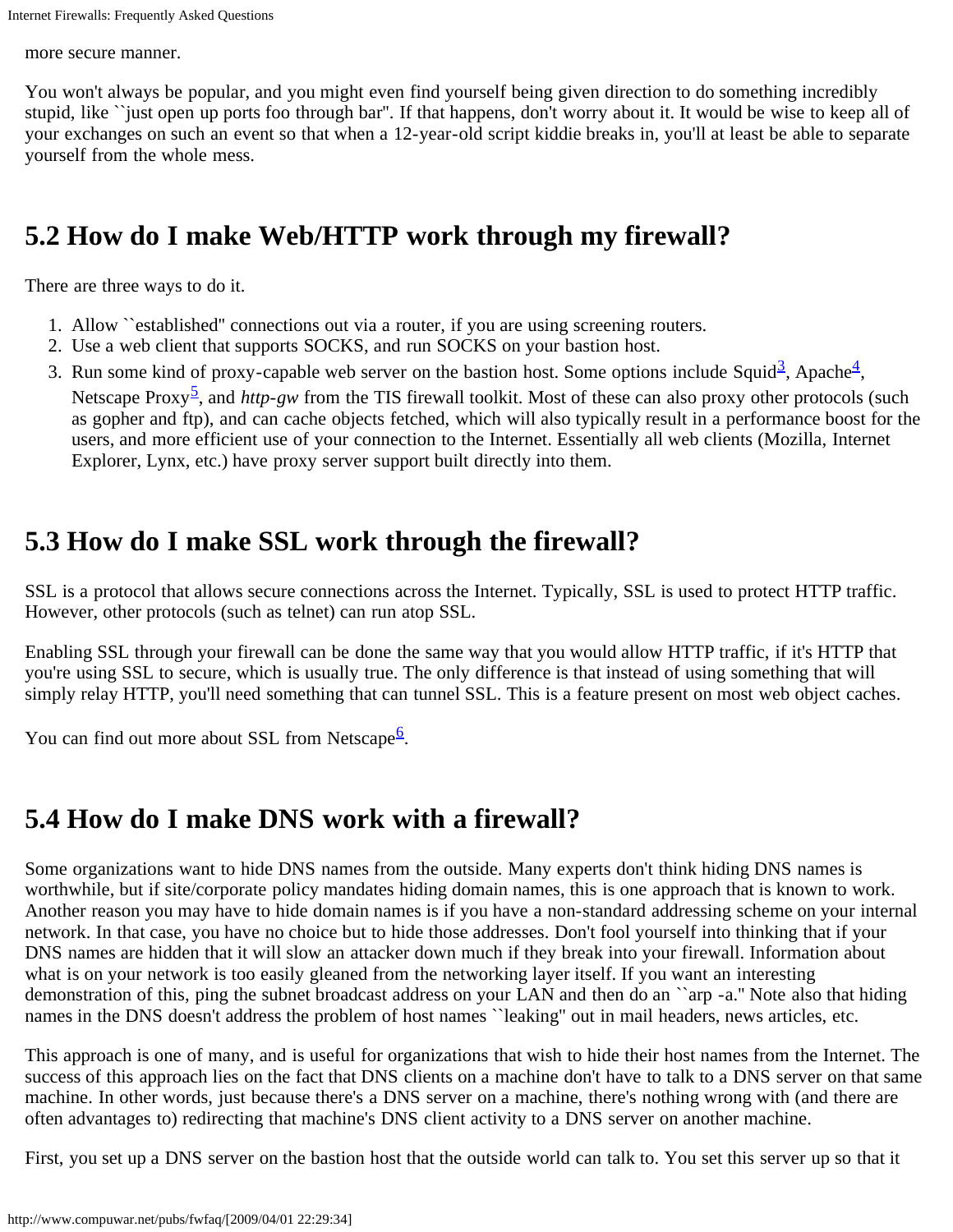claims to be authoritative for your domains. In fact, all this server knows is what you want the outside world to know; the names and addresses of your gateways, your wildcard MX records, and so forth. This is the ``public'' server.

Then, you set up a DNS server on an internal machine. This server also claims to be authoritative for your domains; unlike the public server, this one is telling the truth. This is your ``normal'' nameserver, into which you put all your ``normal'' DNS stuff. You also set this server up to forward queries that it can't resolve to the public server (using a ``forwarders'' line in /etc/named.boot on a Unix machine, for example).

Finally, you set up all your DNS clients (the /etc/resolv.conf file on a Unix box, for instance), including the ones on the machine with the public server, to use the internal server. This is the key.

An internal client asking about an internal host asks the internal server, and gets an answer; an internal client asking about an external host asks the internal server, which asks the public server, which asks the Internet, and the answer is relayed back. A client on the public server works just the same way. An external client, however, asking about an internal host gets back the ``restricted'' answer from the public server.

This approach assumes that there's a packet filtering firewall between these two servers that will allow them to talk DNS to each other, but otherwise restricts DNS between other hosts.

Another trick that's useful in this scheme is to employ wildcard PTR records in your IN-ADDR.ARPA domains. These cause an an address-to-name lookup for any of your non-public hosts to return something like ``unknown.YOUR.DOMAIN'' rather than an error. This satisfies anonymous FTP sites like ftp.uu.net that insist on having a name for the machines they talk to. This may fail when talking to sites that do a DNS cross-check in which the host name is matched against its address and vice versa.

### **5.5 How do I make FTP work through my firewall?**

Generally, making FTP work through the firewall is done either using a proxy server such as the firewall toolkit's ftpgw or by permitting incoming connections to the network at a restricted port range, and otherwise restricting incoming connections using something like ``established'' screening rules. The FTP client is then modified to bind the data port to a port within that range. This entails being able to modify the FTP client application on internal hosts.

In some cases, if FTP downloads are all you wish to support, you might want to consider declaring FTP a ``dead protocol'' and letting you users download files via the Web instead. The user interface certainly is nicer, and it gets around the ugly callback port problem. If you choose the FTP-via-Web approach, your users will be unable to FTP files out, which, depending on what you are trying to accomplish, may be a problem.

A different approach is to use the FTP ``PASV'' option to indicate that the remote FTP server should permit the client to initiate connections. The PASV approach assumes that the FTP server on the remote system supports that operation. (See ``Firewall-Friendly FTP" [[1\]](http://www.compuwar.net/pubs/fwfaq/firewalls-faq.bib#rfc1579).)

Other sites prefer to build client versions of the FTP program that are linked against a SOCKS library.

### **5.6 How do I make Telnet work through my firewall?**

Telnet is generally supported either by using an application proxy such as the firewall toolkit's tn-gw, or by simply configuring a router to permit outgoing connections using something like the ``established'' screening rules. Application proxies could be in the form of a standalone proxy running on the bastion host, or in the form of a SOCKS server and a modified client.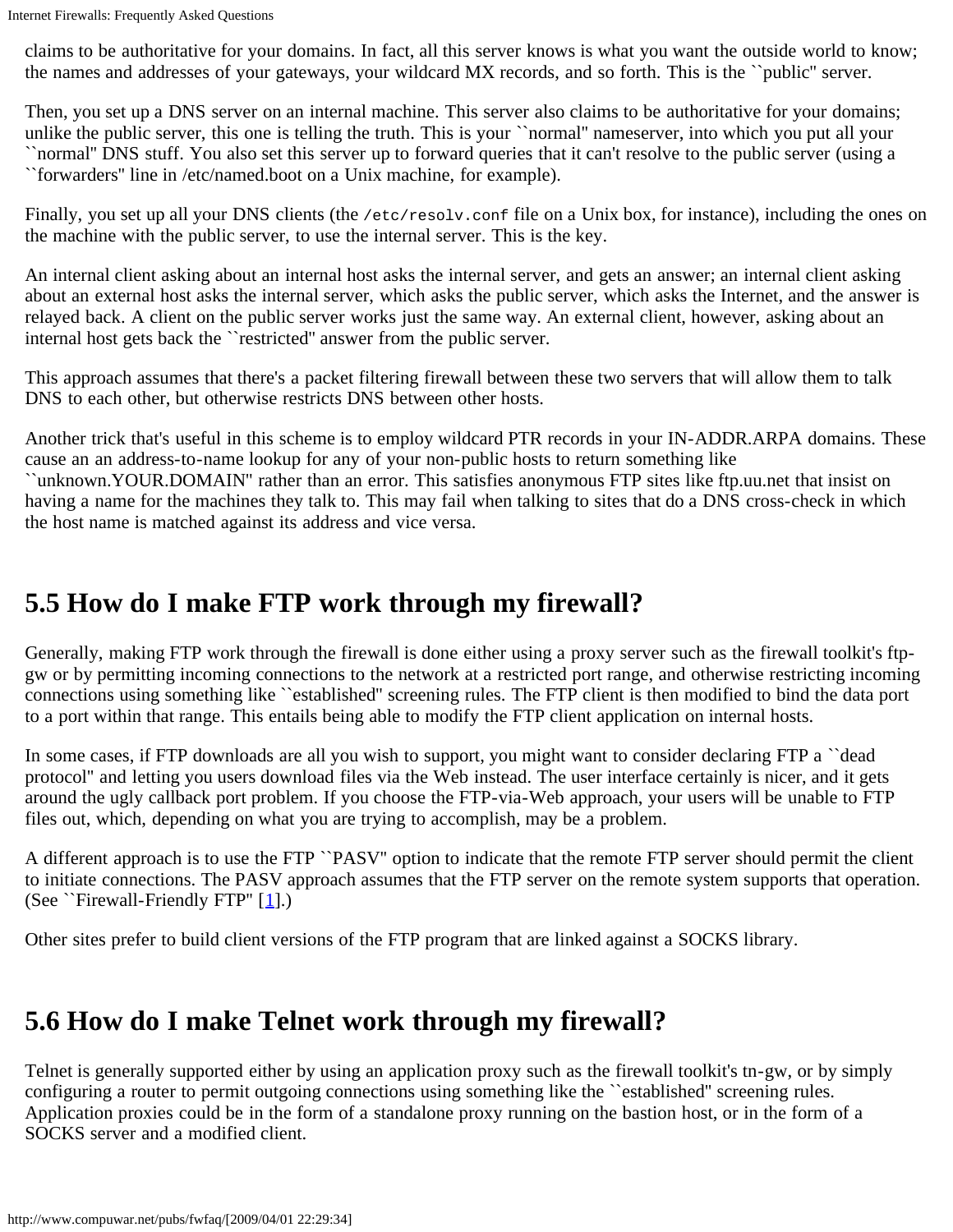### **5.7 How do I make Finger and whois work through my firewall?**

Many firewall admins permit connections to the finger port from only trusted machines, which can issue finger requests in the form of: finger user@host.domain@firewall. This approach only works with the standard Unix version of finger. Controlling access to services and restricting them to specific machines is managed using either tcp\_wrappers or netacl from the firewall toolkit. This approach will not work on all systems, since some finger servers do not permit user@host@host fingering.

Many sites block inbound finger requests for a variety of reasons, foremost being past security bugs in the finger server (the Morris internet worm made these bugs famous) and the risk of proprietary or sensitive information being revealed in user's finger information. In general, however, if your users are accustomed to putting proprietary or sensitive information in their *.plan* files, you have a more serious security problem than just a firewall can solve.

### **5.8 How do I make gopher, archie, and other services work through my firewall?**

The majority of firewall administrators choose to support gopher and archie through web proxies, instead of directly. Proxies such as the firewall toolkit's http-gw convert gopher/gopher+ queries into HTML and vice versa. For supporting archie and other queries, many sites rely on Internet-based Web-to-archie servers, such as ArchiePlex. The Web's tendency to make everything on the Internet look like a web service is both a blessing and a curse.

There are many new services constantly cropping up. Often they are misdesigned or are not designed with security in mind, and their designers will cheerfully tell you if you want to use them you need to let port xxx through your router. Unfortunately, not everyone can do that, and so a number of interesting new toys are difficult to use for people behind firewalls. Things like RealAudio, which require direct UDP access, are particularly egregious examples. The thing to bear in mind if you find yourself faced with one of these problems is to find out as much as you can about the security risks that the service may present, before you just allow it through. It's quite possible the service has no security implications. It's equally possible that it has undiscovered holes you could drive a truck through.

## **5.9 What are the issues about X11 through a firewall?**

The X Windows System is a very useful system, but unfortunately has some major security flaws. Remote systems that can gain or spoof access to a workstation's X11 display can monitor keystrokes that a user enters, download copies of the contents of their windows, etc.

While attempts have been made to overcome them (E.g., MIT ``Magic Cookie'') it is still entirely too easy for an attacker to interfere with a user's X11 display. Most firewalls block all X11 traffic. Some permit X11 traffic through application proxies such as the DEC CRL X11 proxy (FTP crl.dec.com). The firewall toolkit includes a proxy for X11, called x-gw, which a user can invoke via the Telnet proxy, to create a virtual X11 server on the firewall. When requests are made for an X11 connection on the virtual X11 server, the user is presented with a pop-up asking them if it is OK to allow the connection. While this is a little unaesthetic, it's entirely in keeping with the rest of X11.

### **5.10 How do I make** *RealAudio* **work through my firewall?**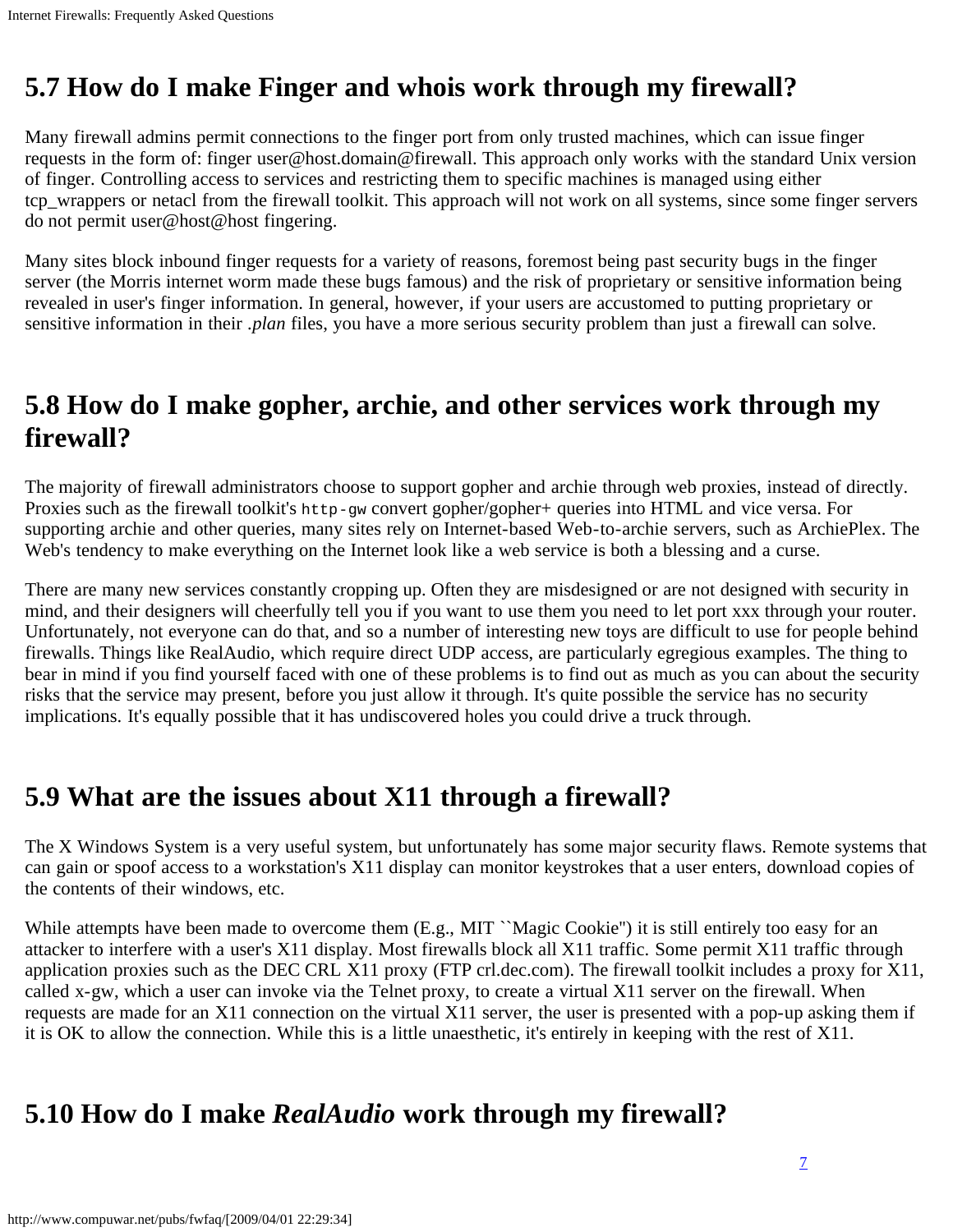RealNetworks maintains some information about how to get RealAudio working through your firewall . It would be unwise to make *any* changes to your firewall without understanding what the changes will do, exactly, and knowing what risks the new changes will bring with them.

# **5.11 How do I make my web server act as a front-end for a database that lives on my private network?**

The best way to do this is to allow very limited connectivity between your web server and your database server via a specific protocol that only supports the level of functionality you're going to use. Allowing raw SQL, or anything else where custom extractions could be performed by an attacker isn't generally a good idea.

Assume that an attacker is going to be able to break into your web server, and make queries in the same way that the web server can. Is there a mechanism for extracting sensitive information that the web server doesn't need, like credit card information? Can an attacker issue an SQL select and extract your entire proprietary database?

``E-commerce'' applications, like everything else, are best designed with security in mind from the ground up, instead of having security ``added'' as an afterthought. Review your architecture critically, from the perspective of an attacker. Assume that the attacker knows everything about your architecture. Now ask yourself what needs to be done to steal your data, to make unauthorized changes, or to do anything else that you don't want done. You might find that you can significantly increase security without decreasing functionality by making a few design and implementation decisions.

Some ideas for how to handle this:

- Extract the data you need from the database on a regular basis so you're not making queries against the full database, complete with information that attackers will find interesting.
- Greatly restrict and audit what you do allow between the web server and database.

## **5.12 But my database has an integrated web server, and I want to use that. Can't I just poke a hole in the firewall and tunnel that port?**

If your site firewall policy is sufficiently lax that you're willing to manage the risk that someone will exploit a vulnerability in your web server that will result in partial or complete exposure of your database, then there isn't much preventing you from doing this.

However, in many organizations, the people who are responsible for tying the web front end to the database back end simply do not have the authority to take that responsibility. Further, if the information in the database is about people, you might find yourself guilty of breaking a number of laws if you haven't taken reasonable precautions to prevent the system from being abused.

In general, this isn't a good idea. See question  $5.11$  for some ideas on other ways to accomplish this objective.

### **5.13 How Do I Make IP Multicast Work With My Firewall?**

IP multicast is a means of getting IP traffic from one host to a set of hosts without using broadcasting; that is, instead of every host getting the traffic, only those that want it will get it, without each having to maintain a separate connection to the server. IP unicast is where one host talks to another, multicast is where one host talks to a set of hosts, and broadcast is where one host talks to all hosts.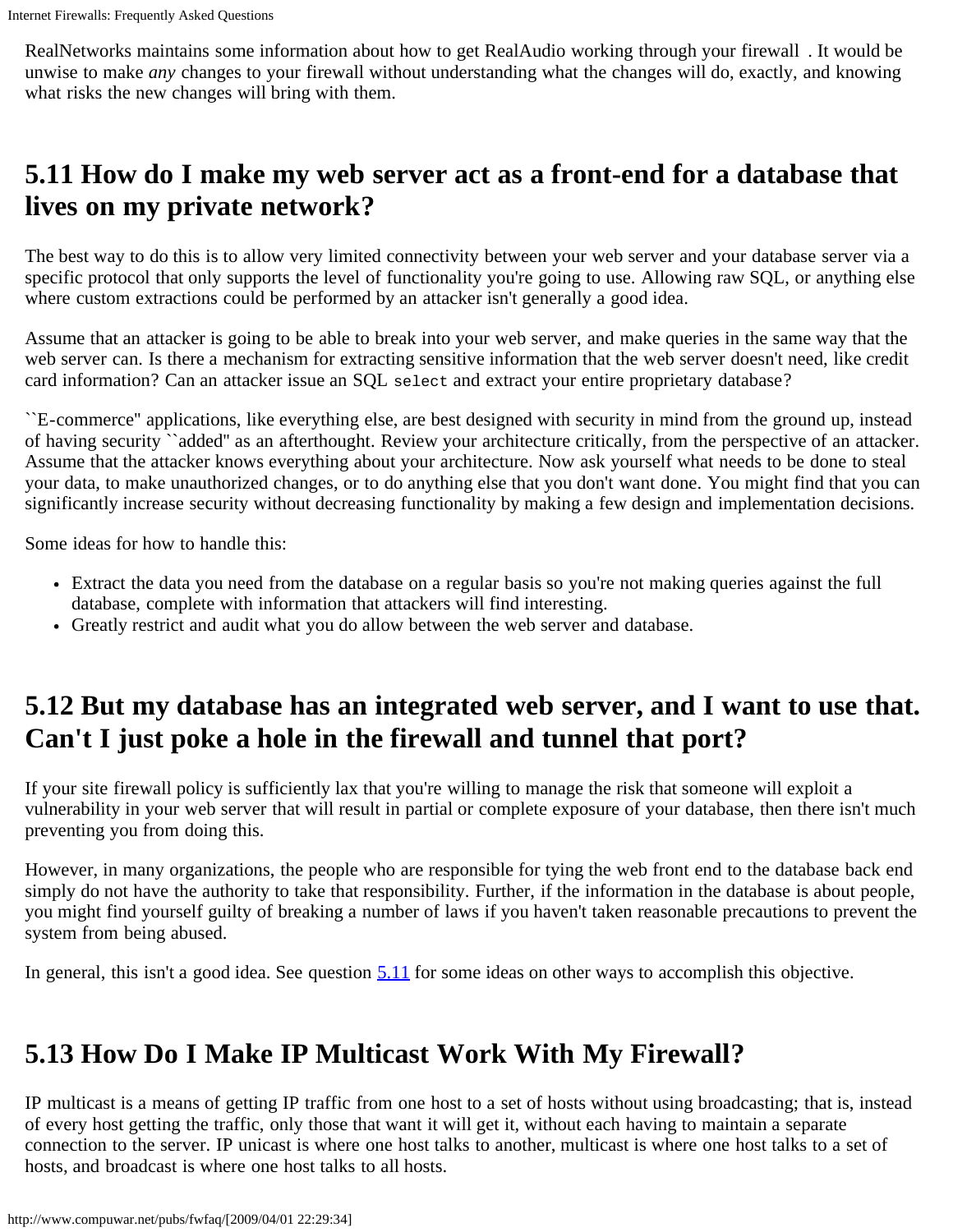The public Internet has a multicast backbone (``MBone'') where users can engage in multicast traffic exchange. Common uses for the MBone are streams of IETF meetings and similar such interaction. Getting one's own network connected to the MBone will require that the upstream provider route multicast traffic to and from your network. Additionally, your internal network will have to support multicast routing.

The role of the firewall in multicast routing, conceptually, is no different from its role in other traffic routing. That is, a policy that identifies which multicast groups are and aren't allowed must be defined and then a system of allowing that traffic according to policy must be devised. Great detail on how exactly to do this is beyond the scope of this document. Fortunately, RFC 2588 [[4](http://www.compuwar.net/pubs/fwfaq/firewalls-faq.bib#rfc2588)] discusses the subject in more detail. Unless your firewall product supports some means of selective multicast forwarding or you have the ability to put it in yourself, you might find forwarding multicast traffic in a way consistent with your security policy to be a bigger headache than it's worth.

# **6 TCP and UDP Ports**

*by Mikael Olsson*

This appendix will begin at a fairly ``basic'' level, so even if the first points seem childishly self-evident to you, you might still learn something from skipping ahead to something later in the text.

### **6.1 What is a port?**

A ``port'' is ``virtual slot'' in your TCP and UDP stack that is used to map a connection between two hosts, and also between the TCP/UDP layer and the actual applications running on the hosts.

They are numbered 0-65535, with the range 0-1023 being marked as ``reserved'' or ``privlileged'', and the rest (1024- 65535) as ``dynamic'' or ``unprivileged''.

There are basically two uses for ports:

- "Listening" on a port. This is used by server applications waiting for users to connect, to get to some ``well known service'', for instance HTTP (TCP port 80), Telnet (TCP port 23), DNS (UDP and sometimes TCP port 53).
- Opening a ``dynamic'' port. Both sides of a TCP connection need to be identified by IP addresses and port numbers. Hence, when you want to ``connect'' to a server process, your end of the communications channel also needs a ``port''. This is done by choosing a port above 1024 on your machine that is not currently in use by another communications channel, and using it as the ``sender'' in the new connection.

Dynamic ports may also be used as ``listening'' ports in some applications, most notably FTP.

Ports in the range 0-1023 are almost always server ports. Ports in the range 1024-65535 are usually dynamic ports (i.e., opened dynamically when you connect to a server port). However, *any* port may be used as a server port, and *any* port may be used as an ``outgoing'' port.

So, to sum it up, here's what happens in a basic connection:

At some point in time, a server application on host 1.2.3.4 decides to ``listen'' at port 80 (HTTP) for new connections.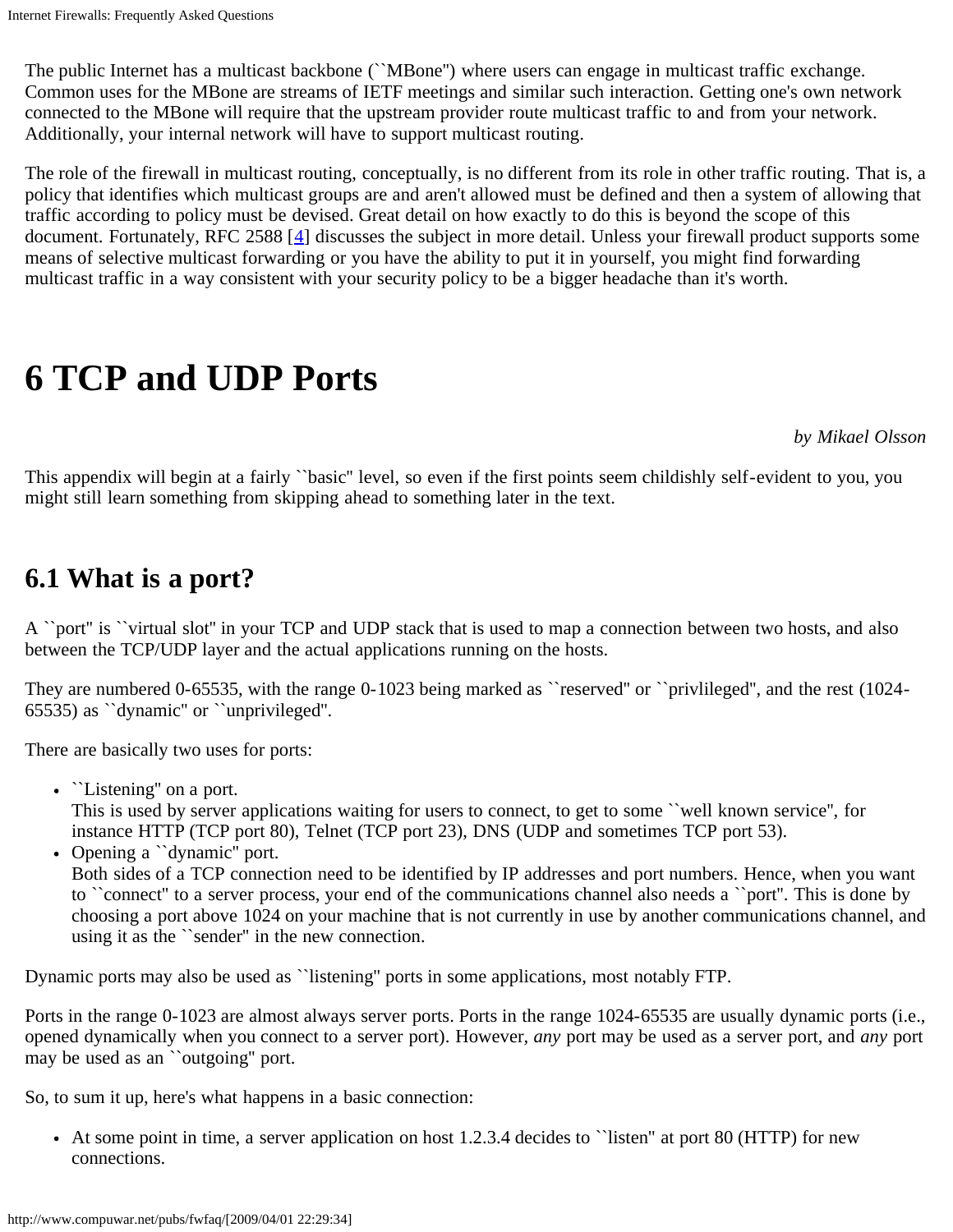- You (5.6.7.8) want to surf to 1.2.3.4, port 80, and your browser issues a connect call to it.
- The connect call, realising that it doesn't yet have local port number, goes hunting for one. The local port number is necessary since when the replies come back some time in the future, your TCP/IP stack will have to know to what application to pass the reply. It does this by remembering what application uses which local port number. (This is grossly simplified, no flames from programmers, please.)
- Your TCP stack finds an unused dynamic port, usually somewhere above 1024. Let's assume that it finds 1029.
- Your first packet is then sent, from your local IP, 5.6.7.8, port 1029, to 1.2.3.4, port 80.
- $\bullet$  The server responds with a packet from 1.2.3.4, port 80, to you, 5.6.7.8, port 1029.
- This procedure is actually longer than this, read on for a more in-depth explanation of TCP connect sequences.

# **6.2 How do I know which application uses what port?**

There are several lists outlining the ``reserved'' and ``well known'' ports, as well as ``commonly used'' ports, and the best one is: <ftp://ftp.isi.edu/in-notes/iana/assignments/port-numbers>. For those of you still reading RFC 1700 to find out what port number does what, STOP DOING IT. It is horribly out of date, and it won't be less so tomorrow.

Now, as for trusting this information: These lists do not, in any way, constitute any kind of holy bible on which ports do what.

Wait, let me rephrase that: THERE IS NO WAY OF RELIABLY DETERMINING WHAT PORT DOES WHAT SIMPLY BY LOOKING IN A LIST.

# **6.3 What are LISTENING ports?**

Suppose you did ``netstat -a'' on your machine and ports 1025 and 1030 showed up as LISTENing. What do they do?

Right, let's take a look in the assigned port numbers list.

| blackjack | 1025/tcp |         | network blackjack |
|-----------|----------|---------|-------------------|
| iad1      | 1030/tcp | BBN IAD |                   |

Wait, what's happening? Has my workstation stolen my VISA number and decided to go play blackjack with some rogue server on the internet? And what's that software that BBN has installed?

This is NOT where you start panicking and send mail to the firewalls list. In fact, this question has been asked maybe a dozen times during the past six months, and every time it's been answered. Not that THAT keeps people from asking the same question again.

If you are asking this question, you are most likely using a windows box. The ports you are seeing are (most likely) two listening ports that the RPC subsystem opens when it starts up.

This is an example of where dynamicly assigned ports may be used by server processes. Applications using RPC will later on connect to port 135 (the netbios "portmapper") to query where to find some RPC service, and get an answer back saying that that particular service may be contacted on port 1025.

Now, how do we know this, since there's no ``list'' describing these ports? Simple: There's no substitute for experience. And using the mailing list search engines also helps a hell of a lot.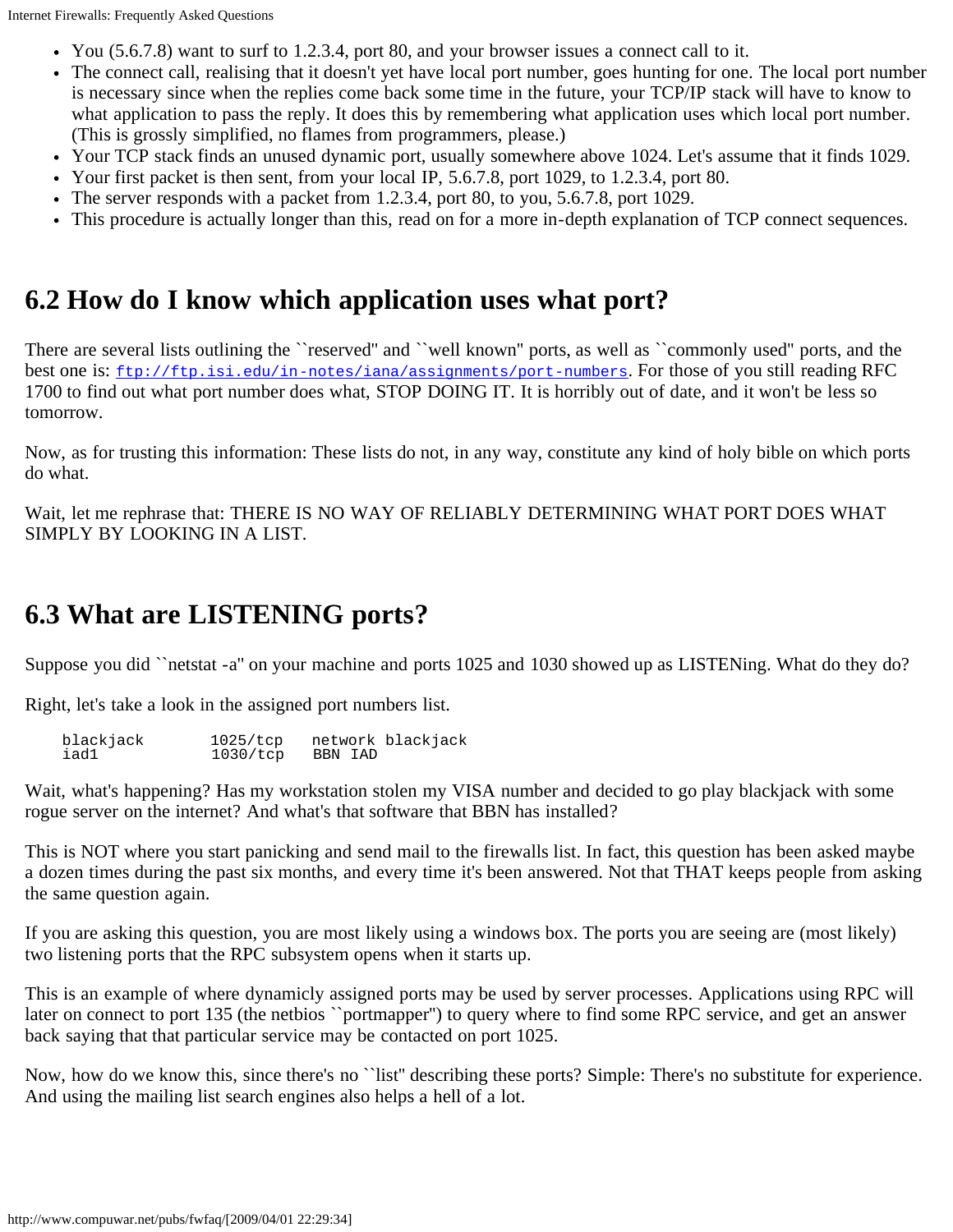## **6.4 How do I determine what service the port is for?**

Since it is impossible to learn what port does what by looking in a list, how do i do it?

The old hands-on way of doing it is by shutting down nearly every service/daemon running on your machine, doing netstat -a and taking note of what ports are open. There shouldn't be very many listening ones. Then you start turning all the services on, one by one, and take note of what new ports show up in your netstat output.

Another way, that needs more guess work, is simply telnetting to the ports and see what comes out. If nothing comes out, try typing some gibberish and slamming Enter a few times, and see if something turns up. If you get binary garble, or nothing at all, this obviously won't help you. :-)

However, this will only tell you what listening ports are used. It won't tell you about dynamically opened ports that may be opened later on by these applications.

There are a few applications that might help you track down the ports used.

On Unix systems, there's a nice utility called lsof that comes preinstalled on many systems. It will show you all open port numbers and the names of the applications that are using them. This means that it might show you a lot of locally opened files aswell as TCP/IP sockets. Read the help text. :-)

On windows systems, nothing comes preinstalled to assist you in this task. (What's new?) There's a utility called ``Inzider'' which installs itself inside the windows sockets layer and dynamically remembers which process opens which port. The drawback of this approach is that it can't tell you what ports were opened before inzider started, but it's the best that you'll get on windows (to my knowledge). <http://ntsecurity.nu/toolbox/inzider/>.

## **6.5 What ports are safe to pass through a firewall?**

ALL.

No, wait, NONE.

No, wait, uuhhh... I've heard that all ports above 1024 are safe since they're only dynamic??

No. Really. You CANNOT tell what ports are safe simply by looking at its number, simply because that is really all it is. A number. You can't mount an attack through a 16-bit number.

The security of a "port" depends on what application you'll reach through that port.

A common misconception is that ports 25 (SMTP) and 80 (HTTP) are safe to pass through a firewall. \*meep\* WRONG. Just because everyone is doing it doesn't mean that it is safe.

Again, the security of a port depends on what application you'll reach through that port.

If you're running a well-written web server, that is designed from the ground up to be secure, you can probably feel reasonably assured that it's safe to let outside people access it through port 80. Otherwise, you CAN'T.

The problem here is not in the network layer. It's in how the application processes the data that it receives. This data may be received through port 80, port 666, a serial line, floppy or through singing telegram. If the application is not safe, it does not matter how the data gets to it. The application data is where the real danger lies.

If you are interested in the security of your application, go subscribe to bugtraq<sup>[8](#page-34-7)</sup>or or try searching their archives.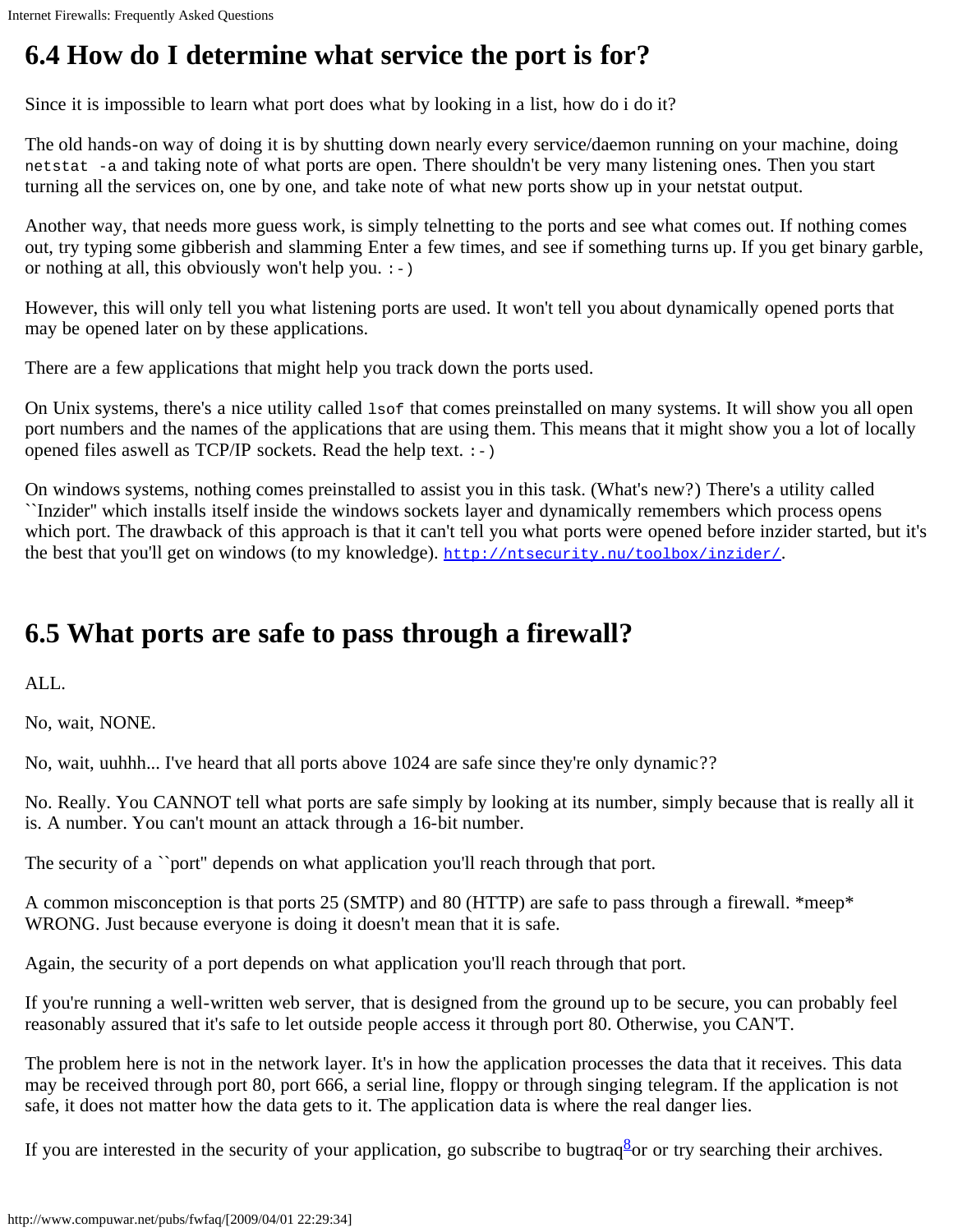This is more of an application security issue rather than a firewall security issue. One could argue that a firewall should stop all possible attacks, but with the number of new network protocols, NOT designed with security in mind, and networked applications, neither designed with security in mind, it becomes impossible for a firewall to protect against all data-driven attacks.

# **6.6 The behavior of FTP**

Or, ``Why do I have to open all ports above 1024 to my FTP server?''

FTP doesn't really look a whole lot like other applications from a networking perspective.

It keeps one listening port, port 21, which users connect to. All it does is let people log on, and establish ANOTHER connection to do actual data transfers. This second connection is usually on some port above 1024.

There are two modes, ``active'' (normal) and ``passive'' mode. This word describes the server's behaviour.

In active mode, the client (5.6.7.8) connects to port 21 on the server (1.2.3.4) and logs on. When file transfers are due, the client allocates a dynamic port above 1024, informs the server about which port it opened, and then the server opens a new connection to that port. This is the ``active'' role of the server: it actively establishes new connections to the client.

In passive mode, the connection to port 21 is the same. When file transfers are due, the SERVER allocates a dynamic port above 1024, informs the client about which port it opened, and then the CLIENT opens a new connection to that port. This is the ``passive'' role of the server: it waits for the client to establish the second (data) connection.

If your firewall doesn't inspect the application data of the FTP command connection, it won't know that it needs to dynamically open new ports above 1024.

On a side note: The traditional behaviour of FTP servers in active mode is to establish the data session FROM port 20, and to the dynamic port on the client. FTP servers are steering away from this behaviour somewhat due to the need to run as ``root'' on unix systems in order to be able to allocate ports below 1024. Running as ``root'' is not good for security, since if there's a bug in the software, the attacker would be able to compromise the entire machine. The same goes for running as ``Administrator'' or ``SYSTEM'' (``LocalSystem'') on NT machines, although the low port problem does not apply on NT.

To sum it up, if your firewall understands FTP, it'll be able to handle the data connections by itself, and you won't have to worry about ports above 1024.

If it does NOT, there are four issues that you need to address:

- Firewalling an FTP server in active mode You need to let your server open new connections to the outside world on ports 1024 and above
- Firewalling an FTP server in passive mode You need to let the outside world connect to ports 1024 and above on your server. CAUTION!!!! There may be applications running on some of these ports that you do NOT want outside people using. Disallow access to these ports before allowing access to the 1024-65535 port range.
- Firewalling FTP clients in active mode You need to let the outside world connect to ports 1024 and above on your clients. CAUTION!!!! There may be applications running on some of these ports that you do NOT want outside people using. Disallow access to these ports before allowing access to the 1024-65535 port range.
- Firewalling FTP clients in passive mode You need to let your clients open new connections to the outside world on ports 1024 and above.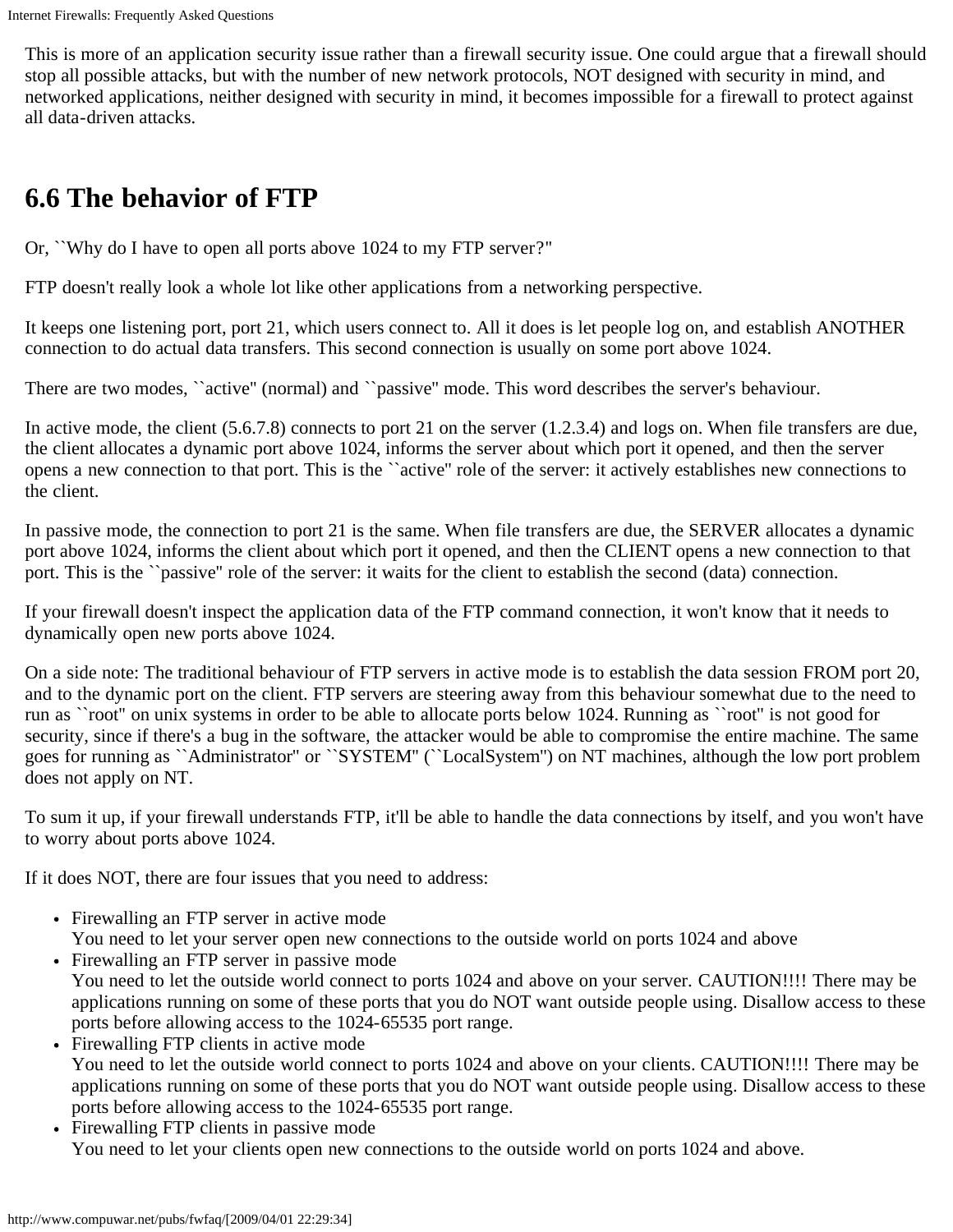Again, if your firewall understands FTP, none of the four points above apply to you. Let the firewall do the job for you.

### **6.7 What software uses what FTP mode?**

It is up to the client to decide what mode to use; the default mode when a new connection is opened is ``active mode''.

Most FTP clients come preconfigured to use active mode, but provide an option to use ``passive'' (``PASV'') mode. An exception is the windows command line FTP client which only operates in active mode.

Web Browsers generally use passive mode when connecting via FTP, with a weird exception: MSIE 5 will use active FTP when FTP:ing in ``File Explorer'' mode and passive FTP when FTP:ing in ``Web Page'' mode. There is no reason whatsoever for this behaviour; my guess is that someone in Redmond with no knowledge of FTP decided that ``Of course we'll use active mode when we're in file explorer mode, since that looks more active than a web page''. Go figure.

### **6.8 Is my firewall trying to connect outside?**

My firewall logs are telling me that my web server is trying to connect from port 80 to ports above 1024 on the outside. What is this?!

If you are seeing dropped packets from port 80 on your web server (or from port 25 on your mail server) to high ports on the outside, they usually DO NOT mean that your web server is trying to connect somewhere.

They are the result of the firewall timing out a connection, and seeing the server retransmitting old responses (or trying to close the connection) to the client.

TCP connections always involve packets traveling in BOTH directions in the connection.

If you are able to see the TCP flags in the dropped packets, you'll see that the ACK flag is set but not the SYN flag, meaning that this is actually not a new connection forming, but rather a response of a previously formed connection.

Read point 8 below for an in-depth explanation of what happens when TCP connections are formed (and closed)

### **6.9 The anatomy of a TCP connection**

TCP is equipped with 6 ``flags'', which may be ON or OFF. These flags are:

```
FIN
```
``Controlled'' connection close

**SYN**

Open new connection

**RST**

``Immediate'' connection close

**PSH**

Instruct receiver host to push the data up to the application rather than just queue it

**ACK**

``Acknowledge'' a previous packet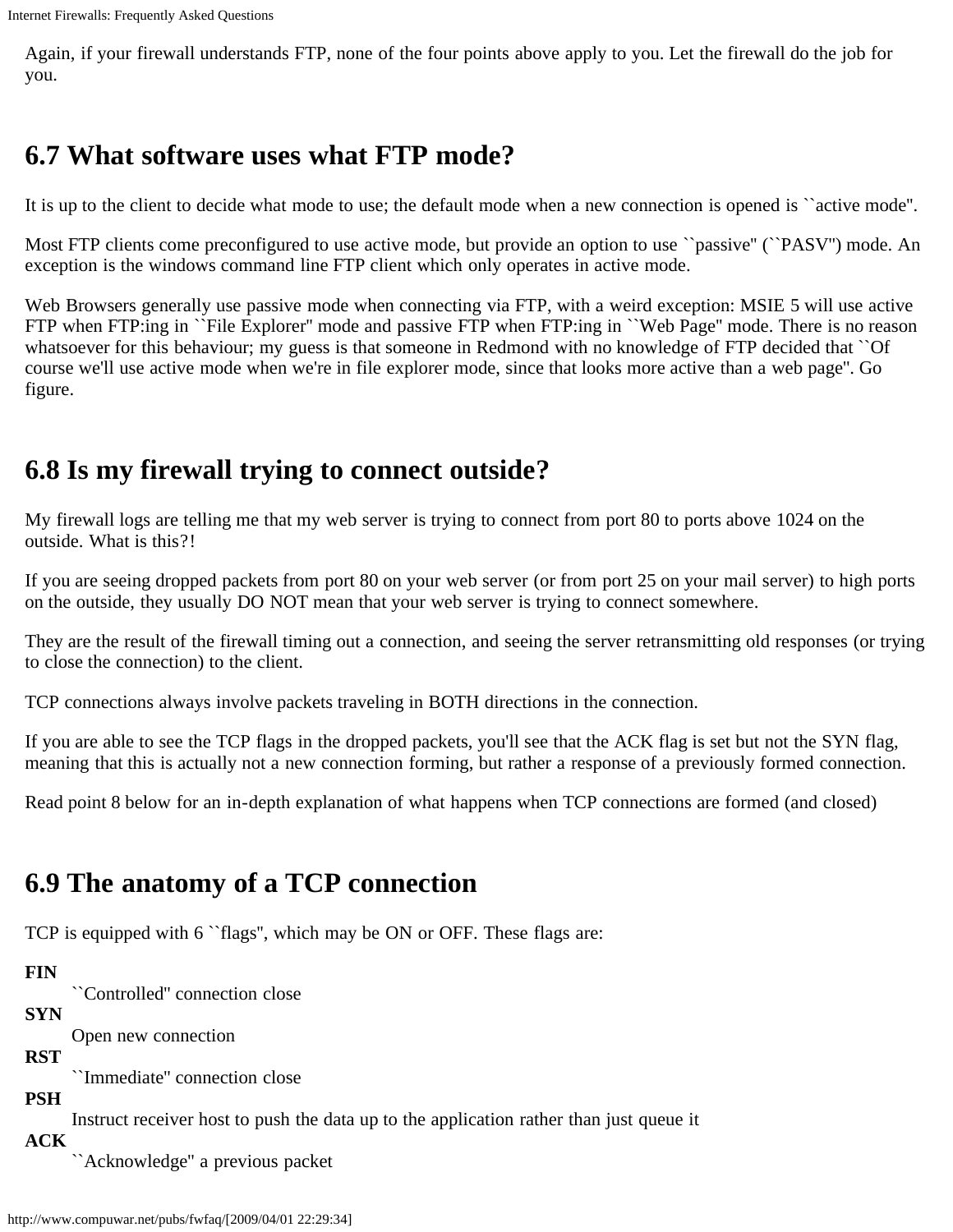#### **URG**

``Urgent'' data which needs to be processed immediately

In this example, your client is 5.6.7.8, and the port assigned to you dynamically is 1049. The server is 1.2.3.4, port 80.

You begin the connection attempt:

5.6.7.8:1049 -> 1.2.3.4:80 SYN=ON

The server receives this packet and understands that someone wants to form a new connection. A response is sent:

1.2.3.4:80 -> 5.6.7.8:1049 SYN=ON ACK=ON

The client receives the response, and informs that the response is received

5.6.7.8:1049 -> 1.2.3.4:80 ACK=ON

Here, the connection is opened. This is called a three-way handshake. Its purpose is to verify to BOTH hosts that they have a working connection between them.

The internet being what it is, unreliable and flooded, there are provisions to compensate for packet loss.

If the client sends out the initial SYN without receiving a SYN+ACK within a few seconds, it'll resend the SYN.

If the server sends out the SYN+ACK without receiving an ACK in a few seconds, it'll resend the SYN+ACK packet.

The latter is actually the reason that SYN flooding works so well. If you send out SYN packets from lots of different ports, this will tie up a lot of resources on the server. If you also refuse to respond to the returned SYN+ACK packets, the server will KEEP these connections for a long time, resending the SYN+ACK packets. Some servers will not accept new connections while there are enough connections currently forming; this is why SYN flooding works.

All packets transmitted in either direction after the three-way handshake will have the ACK bit set. Stateless packet filters make use of this in the so called ``established'' filters: They will only let packets through that have the ACK bit set. This way, no packet may pass through in a certain direction that could form a new connection. Typically, you don't allow outside hosts to open new connections to inside hosts by requiring the ACK bit set on these packets.

When the time has come to close the connection, there are two ways of doing it: Using the FIN flag, or using the RST flag. Using FIN flags, both implementations are required to send out FIN flags to indicate that they want to close the connection, and then send out acknowledgements to these FINs, indicating that they understood that the other end wants to close the connection. When sending out RST's, the connection is closed forcefully, and you don't really get an indication of whether the other end understood your reset order, or that it has in fact received all data that you sent to it.

The FIN way of closing the connection also exposes you to a denial-of-service situation, since the TCP stack needs to remember the closed connection for a fairly long time, in case the other end hasn't received one of the FIN packets.

If sufficiently many connections are opened and closed, you may end up having ``closed'' connections in all your connection slots. This way, you wouldn't be able to dynamically allocate more connections, seeing that they're all used. Different OSes handle this situation differently.

# **A. Some Commercial Products and Vendors**

We feel this topic is too sensitive to address in a FAQ, however, an independently maintained list (no warranty or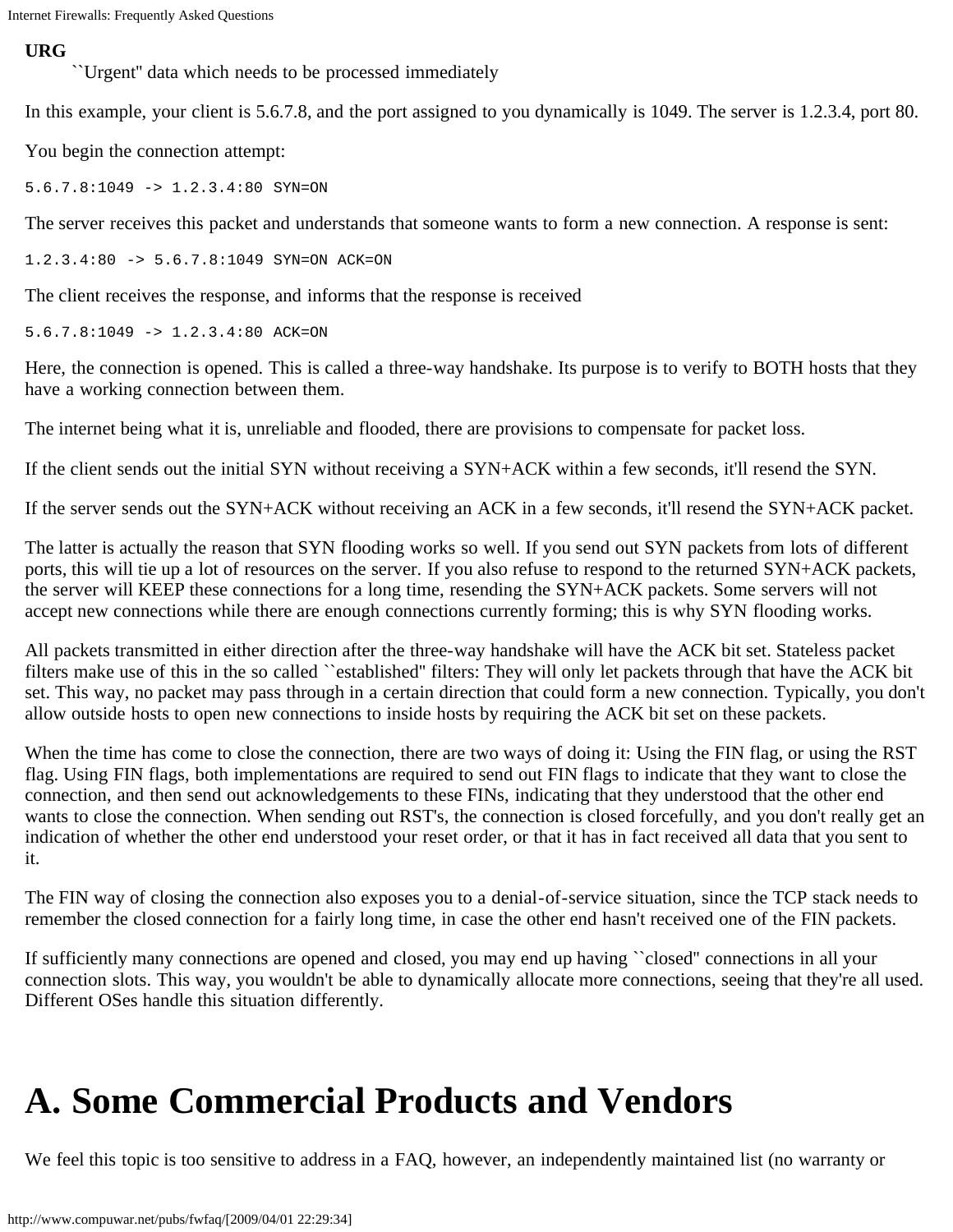recommendations are implied) can be found online. $\frac{9}{2}$  $\frac{9}{2}$  $\frac{9}{2}$ 

# **B. Glossary of Firewall-Related Terms**

#### **Abuse of Privilege**

When a user performs an action that they should not have, according to organizational policy or law.

#### **Access Control Lists**

Rules for packet filters (typically routers) that define which packets to pass and which to block.

#### **Access Router**

A router that connects your network to the external Internet. Typically, this is your first line of defense against attackers from the outside Internet. By enabling access control lists on this router, you'll be able to provide a level of protection for all of the hosts ``behind'' that router, effectively making that network a DMZ instead of an unprotected external LAN.

#### **Application-Layer Firewall**

A firewall system in which service is provided by processes that maintain complete TCP connection state and sequencing. Application layer firewalls often re-address traffic so that outgoing traffic appears to have originated from the firewall, rather than the internal host.

#### **Authentication**

The process of determining the identity of a user that is attempting to access a system.

#### **Authentication Token**

A portable device used for authenticating a user. Authentication tokens operate by challenge/response, timebased code sequences, or other techniques. This may include paper-based lists of one-time passwords.

#### **Authorization**

The process of determining what types of activities are permitted. Usually, authorization is in the context of authentication: once you have authenticated a user, they may be authorized different types of access or activity.

#### **Bastion Host**

A system that has been hardened to resist attack, and which is installed on a network in such a way that it is expected to potentially come under attack. Bastion hosts are often components of firewalls, or may be ``outside'' web servers or public access systems. Generally, a bastion host is running some form of general purpose operating system (e.g., Unix, VMS, NT, etc.) rather than a ROM-based or firmware operating system.

#### **Challenge/Response**

An authentication technique whereby a server sends an unpredictable challenge to the user, who computes a response using some form of authentication token.

#### **Chroot**

A technique under Unix whereby a process is permanently restricted to an isolated subset of the filesystem.

#### **Cryptographic Checksum**

A one-way function applied to a file to produce a unique ``fingerprint'' of the file for later reference. Checksum systems are a primary means of detecting filesystem tampering on Unix.

#### **Data Driven Attack**

A form of attack in which the attack is encoded in innocuous-seeming data which is executed by a user or other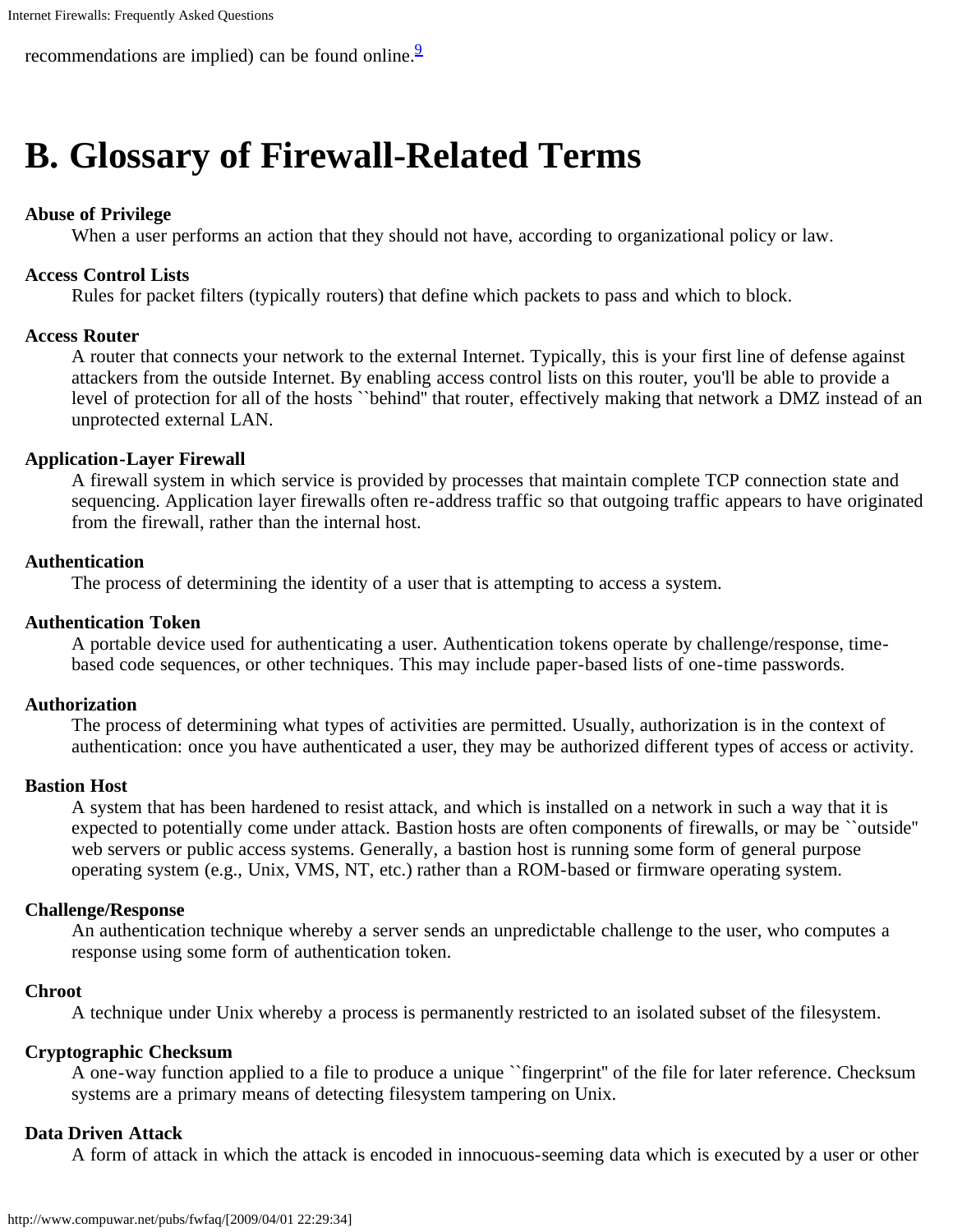software to implement an attack. In the case of firewalls, a data driven attack is a concern since it may get through the firewall in data form and launch an attack against a system behind the firewall.

#### **Defense in Depth**

The security approach whereby each system on the network is secured to the greatest possible degree. May be used in conjunction with firewalls.

#### **DNS spoofing**

Assuming the DNS name of another system by either corrupting the name service cache of a victim system, or by compromising a domain name server for a valid domain.

#### **Dual Homed Gateway**

A dual homed gateway is a system that has two or more network interfaces, each of which is connected to a different network. In firewall configurations, a dual homed gateway usually acts to block or filter some or all of the traffic trying to pass between the networks.

#### **Encrypting Router**

see Tunneling Router and Virtual Network Perimeter.

#### **Firewall**

A system or combination of systems that enforces a boundary between two or more networks.

#### **Host-based Security**

The technique of securing an individual system from attack. Host based security is operating system and version dependent.

#### **Insider Attack**

An attack originating from inside a protected network.

#### **Intrusion Detection**

Detection of break-ins or break-in attempts either manually or via software expert systems that operate on logs or other information available on the network.

### **IP Spoofing**

An attack whereby a system attempts to illicitly impersonate another system by using its IP network address.

### **IP Splicing / Hijacking**

An attack whereby an active, established, session is intercepted and co-opted by the attacker. IP Splicing attacks may occur after an authentication has been made, permitting the attacker to assume the role of an already authorized user. Primary protections against IP Splicing rely on encryption at the session or network layer.

#### **Least Privilege**

Designing operational aspects of a system to operate with a minimum amount of system privilege. This reduces the authorization level at which various actions are performed and decreases the chance that a process or user with high privileges may be caused to perform unauthorized activity resulting in a security breach.

#### **Logging**

The process of storing information about events that occurred on the firewall or network.

#### **Log Retention**

How long audit logs are retained and maintained.

#### **Log Processing**

How audit logs are processed, searched for key events, or summarized.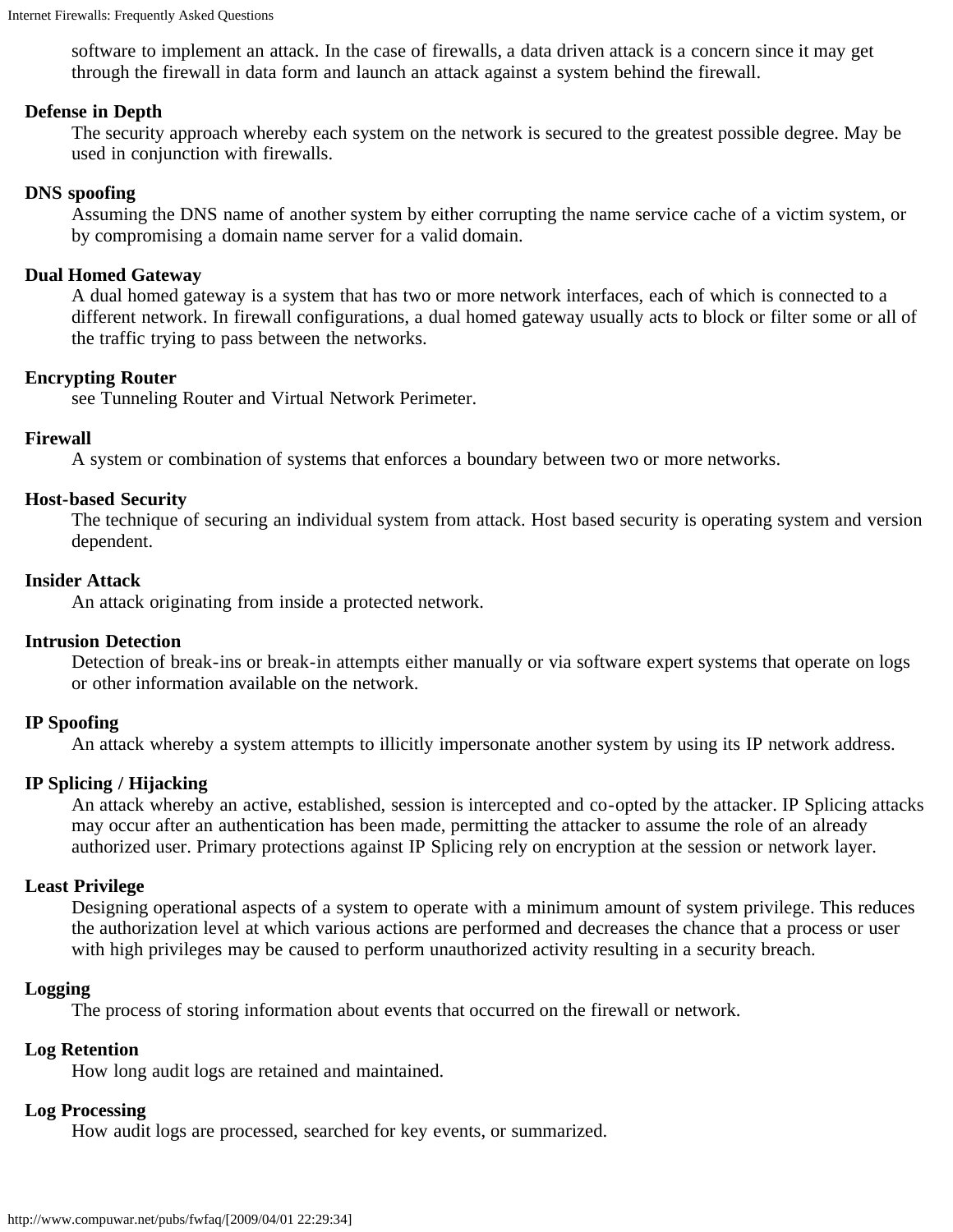#### **Network-Layer Firewall**

A firewall in which traffic is examined at the network protocol packet layer.

#### **Perimeter-based Security**

The technique of securing a network by controlling access to all entry and exit points of the network.

#### **Policy**

Organization-level rules governing acceptable use of computing resources, security practices, and operational procedures.

#### **Proxy**

A software agent that acts on behalf of a user. Typical proxies accept a connection from a user, make a decision as to whether or not the user or client IP address is permitted to use the proxy, perhaps does additional authentication, and then completes a connection on behalf of the user to a remote destination.

#### **Screened Host**

A host on a network behind a screening router. The degree to which a screened host may be accessed depends on the screening rules in the router.

#### **Screened Subnet**

A subnet behind a screening router. The degree to which the subnet may be accessed depends on the screening rules in the router.

#### **Screening Router**

A router configured to permit or deny traffic based on a set of permission rules installed by the administrator.

#### **Session Stealing**

See IP Splicing.

#### **Trojan Horse**

A software entity that appears to do something normal but which, in fact, contains a trapdoor or attack program.

#### **Tunneling Router**

A router or system capable of routing traffic by encrypting it and encapsulating it for transmission across an untrusted network, for eventual de-encapsulation and decryption.

#### **Social Engineering**

An attack based on deceiving users or administrators at the target site. Social engineering attacks are typically carried out by telephoning users or operators and pretending to be an authorized user, to attempt to gain illicit access to systems.

#### **Virtual Network Perimeter**

A network that appears to be a single protected network behind firewalls, which actually encompasses encrypted virtual links over untrusted networks.

#### **Virus**

A replicating code segment that attaches itself to a program or data file. Viruses might or might not not contain attack programs or trapdoors. Unfortunately, many have taken to calling *any* malicious code a ``virus''. If you mean "trojan horse" or "worm", say "trojan horse" or "worm".

#### **Worm**

A standalone program that, when run, copies itself from one host to another, and then runs itself on each newly infected host. The widely reported ``Internet Virus'' of 1988 was not a virus at all, but actually a worm.